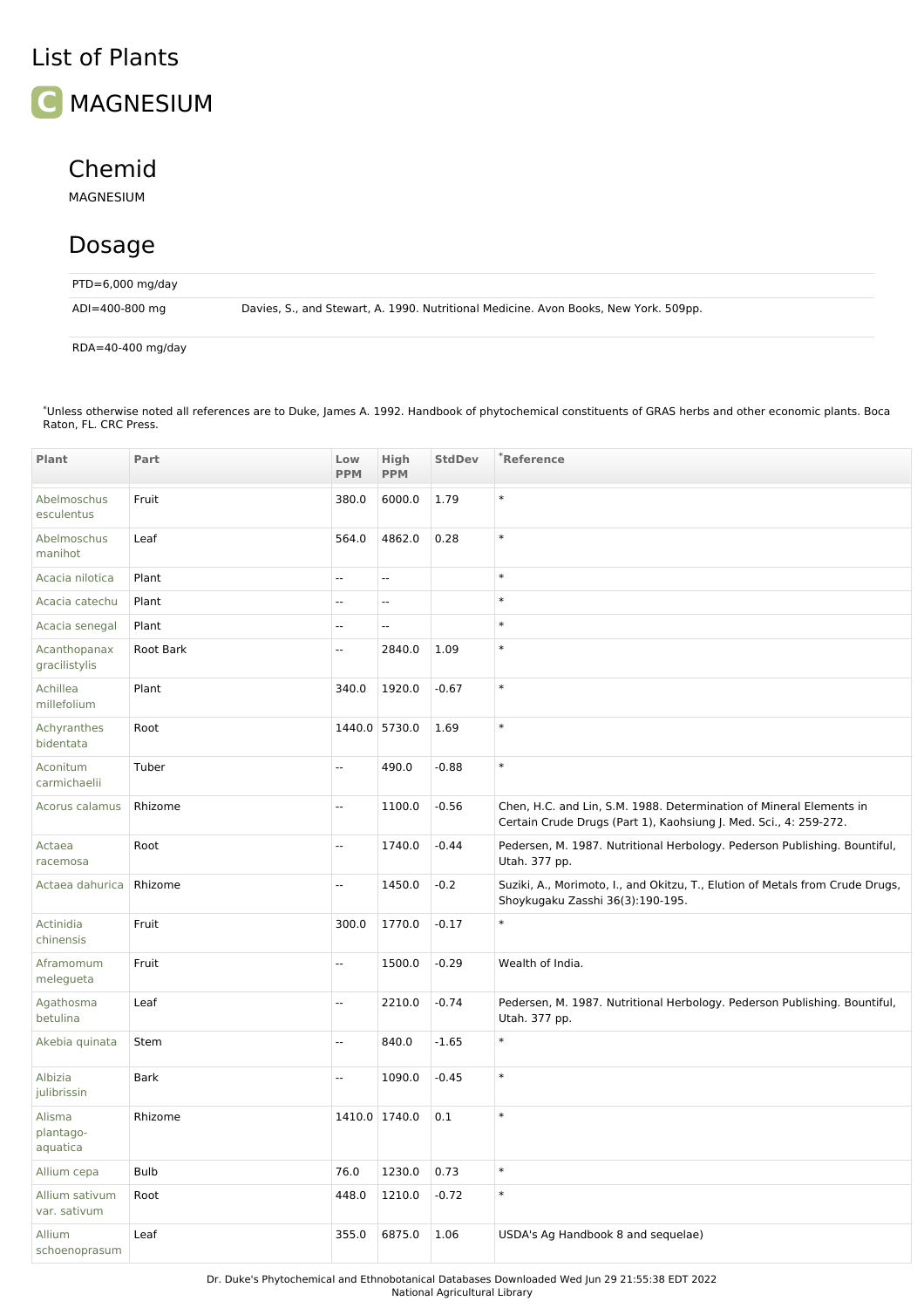| Allium sativum<br>var. sativum        | <b>Bulb</b> | 160.0                    | 1210.0        | 0.68    | $\ast$                                                                                     |
|---------------------------------------|-------------|--------------------------|---------------|---------|--------------------------------------------------------------------------------------------|
| Alocasia<br>macrorrhiza               | Root        | 520.0                    | 1750.0        | $-0.43$ | $\ast$                                                                                     |
| Aloe spp.                             | Leaf        | 5.0                      | 930.0         | $-1.23$ | $\ast$                                                                                     |
| Aloe vera                             | Leaf        | Ξ.                       | 930.0         | $-1.23$ | Pedersen, M. 1987. Nutritional Herbology. Pederson Publishing. Bountiful,<br>Utah. 377 pp. |
| Althaea<br>officinalis                | Root        | 559.0                    | 5180.0        | 1.39    | $\ast$                                                                                     |
| Amaranthus sp.                        | Leaf        | 550.0                    | 6616.0        | 0.96    | $\ast$                                                                                     |
| Amomum<br>xanthioides                 | Seed        | ۰.                       | 3540.0        | 0.23    | $\ast$                                                                                     |
| Amorphophallus<br>konjac              | Root        | н,                       | --            |         | $\ast$                                                                                     |
| Amorphophallus   Root<br>campanulatus |             | 220.0                    | 3120.0        | 0.3     | $\ast$                                                                                     |
| Amphicarpaea<br>bracteata             | Shoot       | Ξ.                       | 4100.0        | $-0.47$ | $\ast$                                                                                     |
| Anacardium<br>occidentale             | Seed        | 260.0                    | 2650.0        | $-0.12$ | $\ast$                                                                                     |
| Ananas<br>comosus                     | Fruit       | 110.0                    | 1075.0        | $-0.49$ | $\ast$                                                                                     |
| Anemarrhena<br>asphodeloides          | Rhizome     | 1130.0 1200.0            |               | $-0.46$ | $\ast$                                                                                     |
| Anethum<br>graveolens                 | Plant       | 560.0                    | 6470.0        | 0.75    | $\ast$                                                                                     |
| Anethum<br>graveolens                 | Seed        |                          | 2449.0 2893.0 | $-0.02$ | USDA's Ag Handbook 8 and sequelae)                                                         |
| Anethum<br>graveolens                 | Fruit       |                          | 2449.0 2893.0 | 0.35    | $\ast$                                                                                     |
| Angelica<br>dahurica                  | Root        | Ξ.                       | 3.67          | $-1.36$ | $\ast$                                                                                     |
| Angelica<br>sinensis                  | Root        | 583.0                    | 2650.0        | 0.05    | $\ast$                                                                                     |
| Angelica<br>laxiflora                 | Root        | $\overline{\phantom{a}}$ | 1950.0        | $-0.33$ | $\ast$                                                                                     |
| Annona<br>cherimola                   | Fruit       | 200.0                    | 1000.0        | $-0.52$ | $\ast$                                                                                     |
| Annona<br>reticulata                  | Fruit       | 180.0                    | 630.0         | $-0.69$ | $\ast$                                                                                     |
| Annona<br>muricata                    | Fruit       | 210.0                    | 2400.0        | 0.13    | $\ast$                                                                                     |
| Annona<br>cherimola                   | Seed        | 810.0                    | 1045.0        | $-0.75$ | $\ast$                                                                                     |
| Annona<br>squamosa                    | Fruit       | 210.0                    | 785.0         | $-0.62$ | $\ast$                                                                                     |
| Anthriscus<br>cerefolium              | Leaf        |                          | 1300.0 1400.0 | $-1.05$ | $\ast$                                                                                     |
| Apium<br>graveolens                   | Leaf        | 99.0                     | 2650.0        | $-0.57$ | USDA's Ag Handbook 8 and sequelae)                                                         |
| Apium<br>graveolens                   | Seed        | 155.0                    | 4903.0        | 0.77    | $\ast$                                                                                     |
| Apium<br>graveolens                   | Fruit       | 153.0                    | 730.0         | $-0.65$ | $\ast$                                                                                     |
| Apium<br>graveolens                   | Root        | 140.0                    | 1635.0        | $-0.49$ | ACTA AGRIC SCAND SUPPL 22: 1980                                                            |
| Arachis<br>hypogaea                   | Plant       |                          | 3500.0 8700.0 | 1.44    | $\ast$                                                                                     |
| Arachis<br>hypogaea                   | Seed        | 1700.0 2110.0            |               | $-0.33$ | $\ast$                                                                                     |
| Arctium lappa                         | Root        |                          | 1262.0 5370.0 | 1.49    | $\ast$                                                                                     |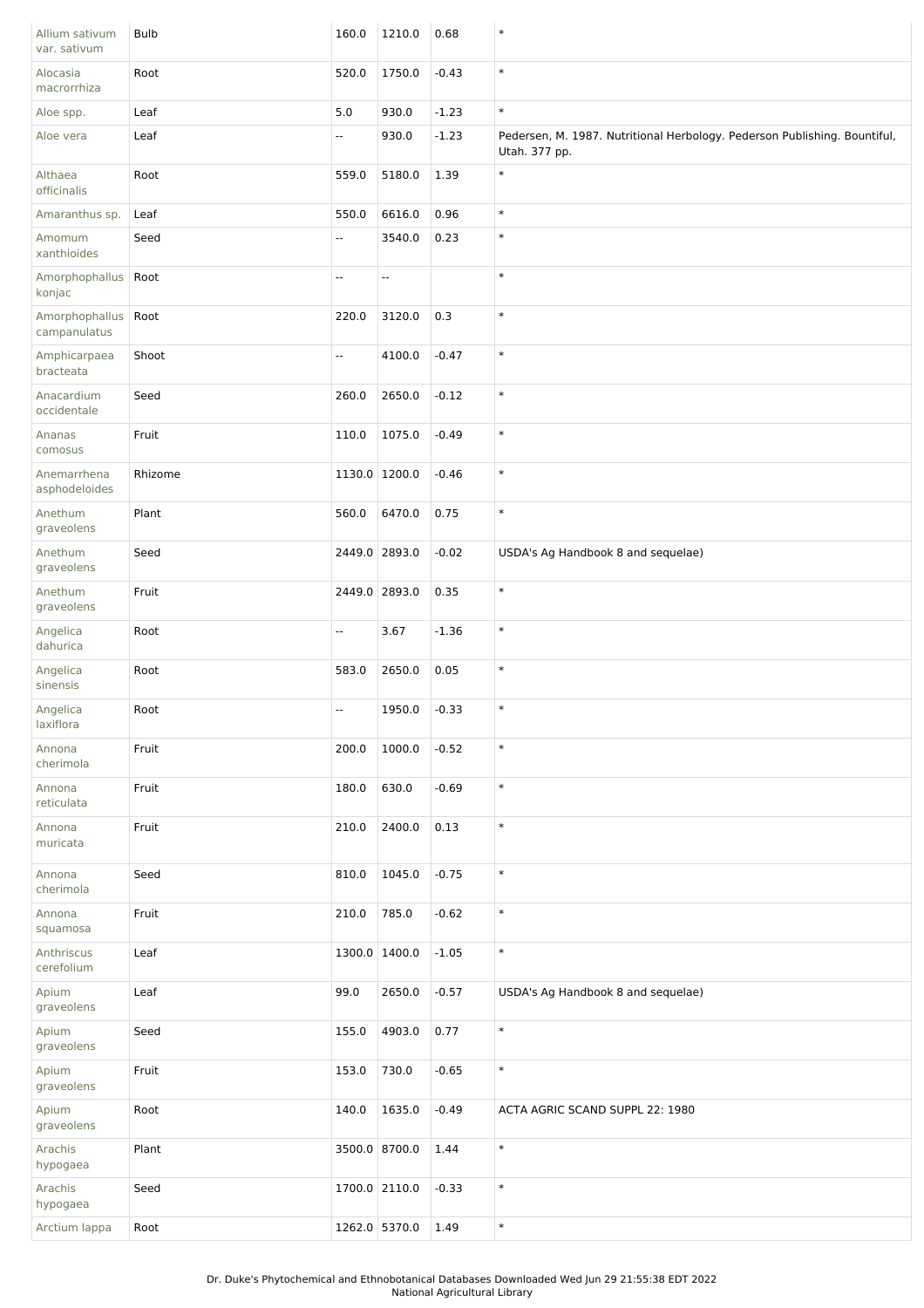| Arctostaphylos<br>uva-ursi   | Leaf        | 140.0                    | 1210.0        | $-1.13$ | $\ast$                                                                                                                                   |
|------------------------------|-------------|--------------------------|---------------|---------|------------------------------------------------------------------------------------------------------------------------------------------|
| Areca catechu                | Seed        | Щ.                       | 500.0         | $-0.97$ | $\ast$                                                                                                                                   |
| Arisaema<br>consanguineum    | Rhizome     | Ξ.                       | 100.0         | $-1.59$ | $\ast$                                                                                                                                   |
| Aristolochia<br>debilis      | Fruit       | $\overline{\phantom{a}}$ | 1880.0        | $-0.12$ | $\ast$                                                                                                                                   |
| Armoracia<br>rusticana       | Root        |                          | 1624.0 9020.0 | 3.44    | $\ast$                                                                                                                                   |
| Artemisia<br>dracunculus     | Plant       | $\overline{\phantom{a}}$ | 3470.0        | $-0.19$ | $\ast$                                                                                                                                   |
| Artemisia<br>vulgaris        | Shoot       | $\overline{\phantom{a}}$ | 2700.0        | $-0.66$ | CRC Handbook of Medicinal Herbs and/or CRC Handbook of Proximate<br>Analyses                                                             |
| Artemisia<br>capillaris      | Plant       | Ξ.                       | 1000.0        | $-0.95$ | $\ast$                                                                                                                                   |
| Artemisia<br>herba-alba      | Plant       | Щ.                       | 2060.0        | $-0.62$ | $\ast$                                                                                                                                   |
| Artocarpus<br>altilis        | Fruit       | 220.0                    | 975.0         | $-0.53$ | $\ast$                                                                                                                                   |
| Artocarpus<br>heterophyllus  | Fruit       | 370.0                    | 1380.0        | $-0.35$ | $\ast$                                                                                                                                   |
| Asiasarum<br>sieboldii       | Root        |                          | 2520.0 2600.0 | 0.02    | $\ast$                                                                                                                                   |
| Asiasarum<br>heterotropoides | Root        | 2520.0 2600.0            |               | 0.02    | $\ast$                                                                                                                                   |
| Asimina triloba              | Fruit       |                          | 1090.0 5128.0 | 1.39    | $\ast$                                                                                                                                   |
| Aspalathus<br>linearis       | Plant       | --                       | 140.0         | $-1.22$ | $\ast$                                                                                                                                   |
| Aspalathus<br>linearis       | Leaf        | --                       | Ξ.            |         | $\ast$                                                                                                                                   |
| Aspalathus<br>linearis       | Shoot       | $\overline{\phantom{a}}$ | 3300.0        | $-0.58$ | $\ast$                                                                                                                                   |
| Asparagus<br>officinalis     | Shoot       | 120.0                    | 7000.0        | $-0.07$ | $\ast$                                                                                                                                   |
| Asparagus<br>officinalis     | Root        | 240.0                    | 2400.0        | $-0.09$ | $\ast$                                                                                                                                   |
| Asparagus<br>lucidus         | Root        | Щ,                       | 430.0         | $-1.13$ | $\ast$                                                                                                                                   |
| Astragalus<br>membranaceus   | Root        | 800.0                    | 5000.0        | 1.3     | $\ast$                                                                                                                                   |
| Atractylodes<br>ovata        | Rhizome     | 760.0                    | 960.0         | $-0.7$  | $\ast$                                                                                                                                   |
| Atractylodes<br>lancea       | Rhizome     | Ξ.                       | 790.0         | $-0.88$ | $\ast$                                                                                                                                   |
| Avena sativa                 | Seed        | 300.0                    | 2900.0        | $-0.02$ | Jim Duke's personal files.*                                                                                                              |
| Avena sativa                 | Plant       | 2640.0                   | 12000.0 2.46  |         | $\ast$                                                                                                                                   |
| Averrhoa<br>carambola        | Fruit       | 80.0                     | 1200.0        | $-0.43$ | $\ast$                                                                                                                                   |
| Azadirachta<br>indica        | Leaf        | --                       | 7100.0        | 1.15    | $\ast$                                                                                                                                   |
| Azadirachta<br>indica        | Fruit       | --                       | 4000.0        | 0.87    | $\ast$                                                                                                                                   |
| Barosma<br>betulina          | Leaf        | -−                       | 2210.0        | $-0.74$ | $\ast$                                                                                                                                   |
| Belamcanda<br>chinensis      | Rhizome     | Ξ.                       | 970.0         | $-0.69$ | Chen, H.C. and Lin, S.M. 1988. Determination of Mineral Elements in<br>Certain Crude Drugs (Part 1), Kaohsiung J. Med. Sci., 4: 259-272. |
| Benincasa<br>hispida         | Fruit       | 190.0                    | 4870.0        | 1.27    | $\ast$                                                                                                                                   |
| <b>Berberis</b><br>vulgaris  | Root        | Ξ.                       | 1430.0        | $-0.6$  | Pedersen, M. 1987. Nutritional Herbology. Pederson Publishing. Bountiful,<br>Utah. 377 pp.                                               |
| <b>Berberis</b><br>vulgaris  | <b>Bark</b> | Ξ.                       | 1430.0        | $-0.22$ | $\ast$                                                                                                                                   |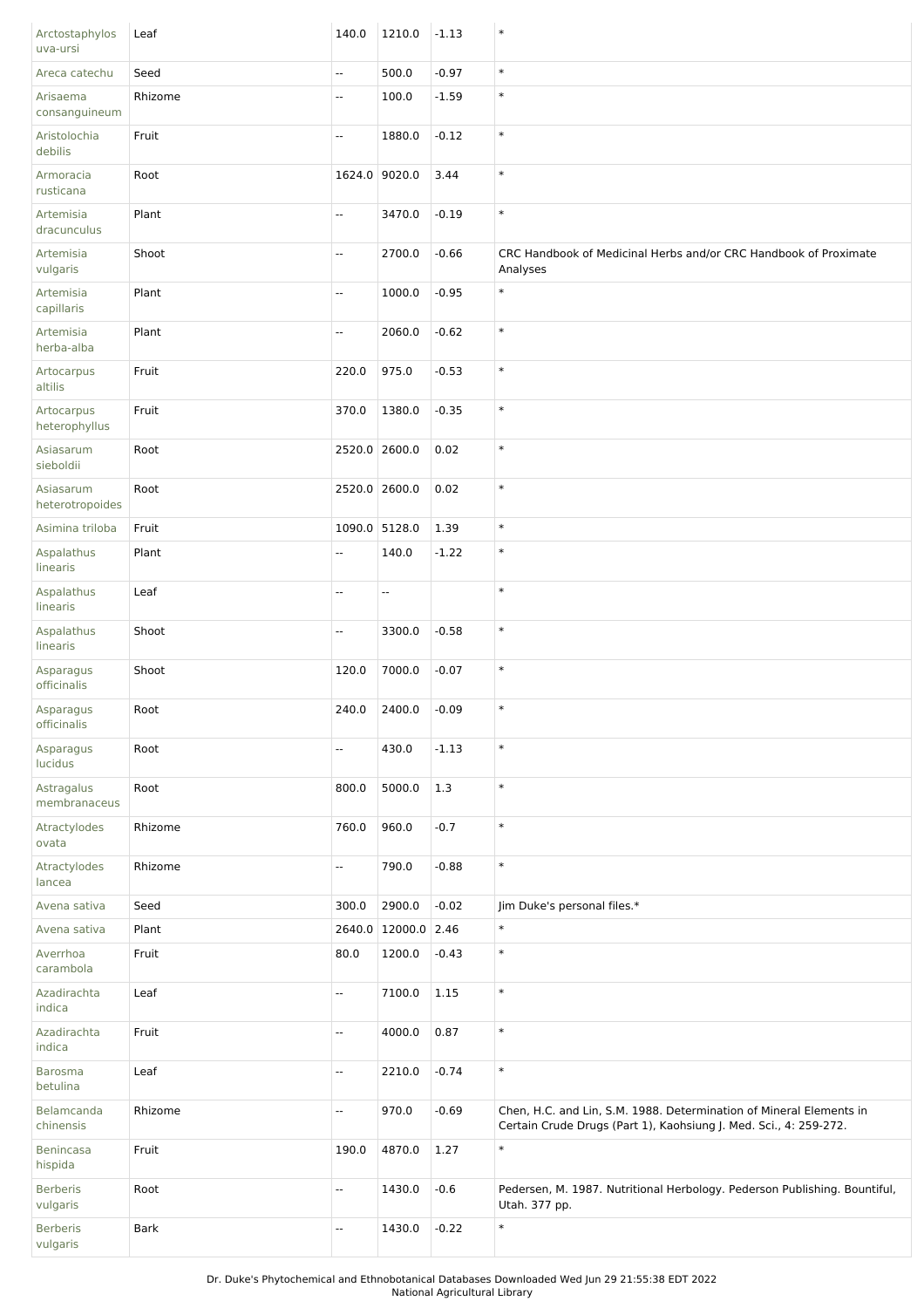| <b>Bertholletia</b><br>excelsa                   | Seed    |       | 1600.0 3370.0 | 0.17    | $\ast$                                                                                                                                   |
|--------------------------------------------------|---------|-------|---------------|---------|------------------------------------------------------------------------------------------------------------------------------------------|
| Beta vulgaris                                    | Root    | 130.0 | 4200.0        | 0.87    | $\ast$                                                                                                                                   |
| Blechnum<br>orientale                            | Rhizome | --    | 2580.0        | 0.96    | $\ast$                                                                                                                                   |
| Bletilla striata                                 | Tuber   | Ξ.    | 1890.0        | 0.26    | Chen, H.C. and Lin, S.M. 1988. Determination of Mineral Elements in<br>Certain Crude Drugs (Part 1), Kaohsiung J. Med. Sci., 4: 259-272. |
| <b>Borago</b><br>officinalis                     | Leaf    | 520.0 | 7436.0        | 1.28    | USDA's Ag Handbook 8 and sequelae)                                                                                                       |
| <b>Brassica</b><br>oleracea var.<br>italica      | Leaf    | 214.0 | 3072.0        | $-0.41$ | USDA's Ag Handbook 8 and sequelae)                                                                                                       |
| Brassica rapa                                    | Leaf    | 106.0 | 5844.0        | 0.66    | USDA's Ag Handbook 8 and sequelae)                                                                                                       |
| <b>Brassica</b><br>oleracea                      | Stem    | 190.0 | 2110.0        | $-1.12$ | $\ast$                                                                                                                                   |
| <b>Brassica</b><br>oleracea var.<br>capitata I.  | Leaf    | 100.0 | 2228.0        | $-0.73$ | $\ast$                                                                                                                                   |
| Brassica nigra                                   | Leaf    | 132.0 | 2471.0        | $-0.64$ | USDA's Ag Handbook 8 and sequelae)                                                                                                       |
| <b>Brassica</b><br>chinensis                     | Leaf    | 106.0 | 5844.0        | 0.66    | $\ast$                                                                                                                                   |
| <b>Brassica</b><br>oleracea var.<br>botrytis I.  | Flower  | 115.0 | 2250.0        | $-0.41$ | $\ast$                                                                                                                                   |
| Brassica rapa                                    | Root    | 110.0 | 2000.0        | $-0.3$  | $\ast$                                                                                                                                   |
| <b>Brassica</b><br>oleracea var.<br>sabellica I. | Leaf    | 340.0 | 2190.0        | $-0.75$ | $\ast$                                                                                                                                   |
| <b>Brassica</b><br>oleracea var.<br>gemmifera    | Leaf    | 230.0 | 1642.0        | $-0.96$ | USDA's Ag Handbook 8 and sequelae)                                                                                                       |
| Brassica napus<br>var.<br>napobrassica           | Root    | 110.0 | 2610.0        | 0.03    | $\ast$                                                                                                                                   |
| <b>Brassica</b><br>pekinensis                    | Leaf    |       | 2850.0 3150.0 | $-0.38$ | $\ast$                                                                                                                                   |
| <b>Brassica</b><br>oleracea var.<br>viridis I.   | Leaf    | 170.0 | 2786.0        | $-0.52$ | $\ast$                                                                                                                                   |
| <b>Brassica</b><br>oleracea var.<br>botrytis I.  | Leaf    | 214.0 | 3072.0        | $-0.41$ | $\ast$                                                                                                                                   |
| Brassica juncea                                  | Leaf    | 353.0 | 3837.0        | $-0.11$ | $\ast$                                                                                                                                   |
| Broussonetia<br>papyrifera                       | Fruit   | Ξ.    | 4030.0        | 0.88    | $\ast$                                                                                                                                   |
| <b>Bupleurum</b><br>chinense                     | Root    | 550.0 | 5000.0        | 1.3     | $\ast$                                                                                                                                   |
| Camellia<br>sinensis                             | Leaf    | Ξ.    | 2200.0        | $-0.74$ | $\ast$                                                                                                                                   |
| Canavalia<br>ensiformis                          | Seed    | Ξ.    | 2190.0        | $-0.3$  | $\ast$                                                                                                                                   |
| Capsicum<br>frutescens                           | Fruit   | 230.0 | 2203.0        | 0.03    | USDA's Ag Handbook 8 and sequelae)                                                                                                       |
| Capsicum<br>annuum                               | Fruit   | 604.0 | 2340.0        | $0.1\,$ | $\ast$                                                                                                                                   |
| Carica papaya                                    | Fruit   | 110.0 | 815.0         | $-0.61$ | $\ast$                                                                                                                                   |
| Carthamus<br>tinctorius                          | Flower  | 260.0 | 1860.0        | $-0.69$ | $\ast$                                                                                                                                   |
| Carum carvi                                      | Seed    |       | 2070.0 2950.0 | 0.0     | $\ast$                                                                                                                                   |
| Carum carvi                                      | Fruit   |       | 2580.0 2863.0 | 0.34    | $\ast$                                                                                                                                   |
| Carya ovata                                      | Shoot   | 125.0 | 21600.0 1.95  |         | $\ast$                                                                                                                                   |
| Carya glabra                                     | Shoot   | 144.0 | 24200.0 2.31  |         | $\ast$                                                                                                                                   |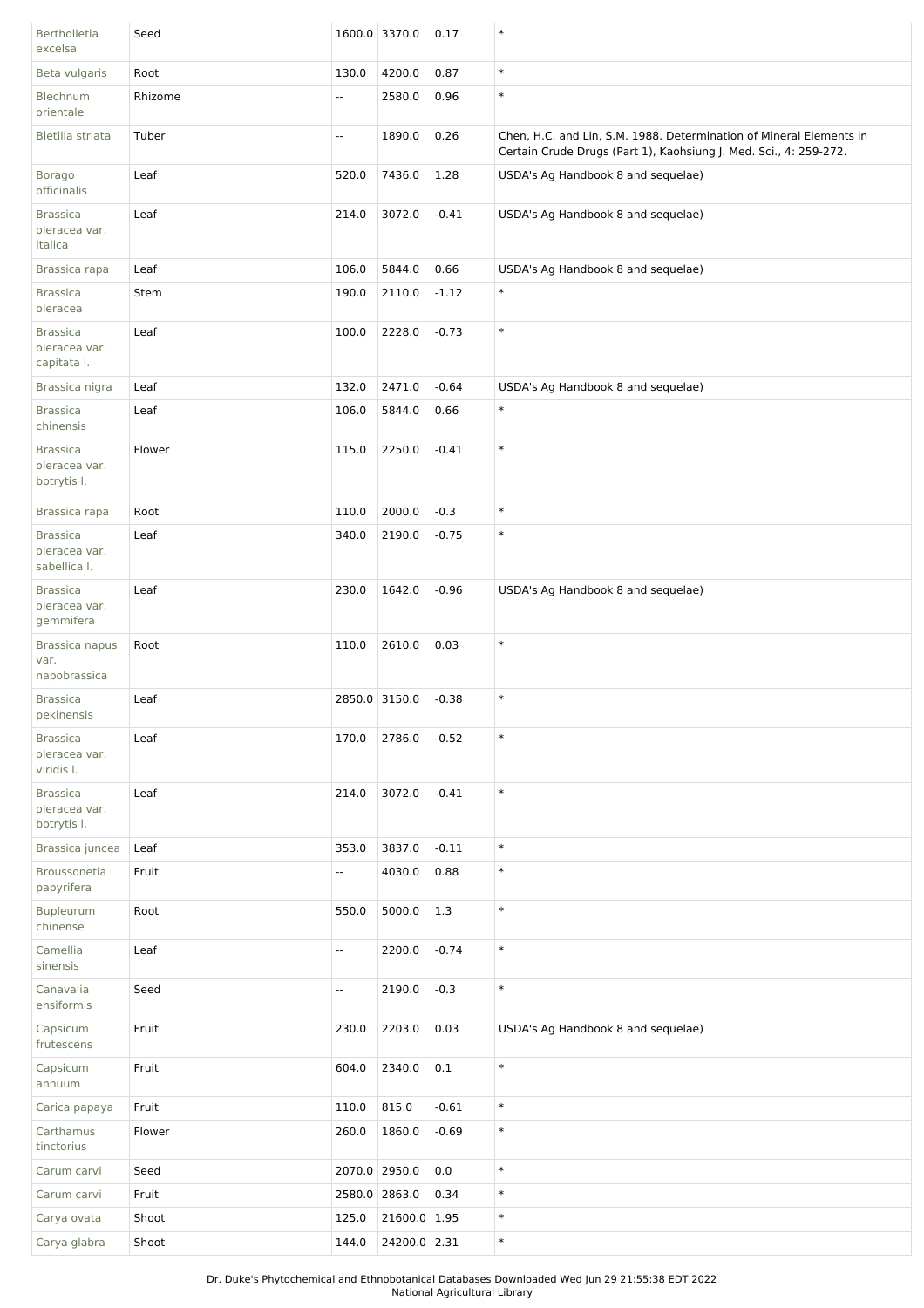| Carya ovata                         | Seed        | $\overline{\phantom{a}}$ | 900.0         | $-0.81$ | $\ast$                                                                                                                       |
|-------------------------------------|-------------|--------------------------|---------------|---------|------------------------------------------------------------------------------------------------------------------------------|
| Carya illinoensis                   | Seed        | $\overline{\phantom{a}}$ | 980.0         | $-0.78$ | $\ast$                                                                                                                       |
| Cassia tora                         | Seed        | $\overline{\phantom{a}}$ | 3180.0        | 0.09    | $\ast$                                                                                                                       |
| Castanea<br>mollisima               | Seed        | 820.0                    | 1531.0        | $-0.56$ | $\ast$                                                                                                                       |
| Castanea<br>dentata                 | Seed        | 790.0                    | 1406.0        | $-0.61$ | $\ast$                                                                                                                       |
| Castanea sativa                     | Seed        | 320.0                    | 704.0         | $-0.89$ | $\ast$                                                                                                                       |
| Catalpa ovata                       | Fruit       | Ξ.                       | 1960.0        | $-0.08$ | $\ast$                                                                                                                       |
| Caulophyllum<br>thalictroides       | Root        | 143.0                    | 1300.0        | $-0.67$ | $\ast$                                                                                                                       |
| Celosia cristata                    | Flower      | Щ,                       | 6080.0        | 2.36    | $\ast$                                                                                                                       |
| Centella asiatica                   | Leaf        | 342.0                    | 3200.0        | $-0.36$ | $\ast$                                                                                                                       |
| Chaenomeles<br>lagenaria            | Fruit       | Щ,                       | 990.0         | $-0.53$ | $\ast$                                                                                                                       |
| Chamaemelum<br>nobile               | Flower      | u.                       | 2920.0        | 0.08    | $\ast$                                                                                                                       |
| Chamissoa<br>altissima              | Leaf        | 70.0                     | 715.0         | $-1.32$ | Tramil                                                                                                                       |
| Chenopodium<br>album                | Seed        | Ξ.                       | 2920.0        | $-0.01$ | $\ast$                                                                                                                       |
| Chondrus<br>crispus                 | Plant       | Ξ.                       | 19600.0 4.82  |         | Pedersen, M. 1987. Nutritional Herbology. Pederson Publishing. Bountiful,<br>Utah. 377 pp.                                   |
| Chrysanthemum   Leaf<br>parthenium  |             | 432.0                    | 2400.0        | $-0.67$ | $\ast$                                                                                                                       |
| Chrysanthemum   Plant<br>parthenium |             | Ξ.                       | 2400.0        | $-0.52$ | $\ast$                                                                                                                       |
| Chrysanthemum   Bud<br>coronarium   |             | 170.0                    | 2285.0        | 1.0     | $\ast$                                                                                                                       |
| Cicer arietinum                     | Seed        |                          | 1110.0 1348.0 | $-0.63$ | USDA's Ag Handbook 8 and sequelae)                                                                                           |
| Cichorium<br>intybus                | Root        | 220.0                    | 1100.0        | $-0.78$ | $\ast$                                                                                                                       |
| Cichorium<br>intybus                | Leaf        | 130.0                    | 2652.0        | $-0.57$ | USDA's Ag Handbook 8 and sequelae)                                                                                           |
| Cichorium<br>endivia                | Leaf        | 95.0                     | 2400.0        | $-0.67$ | $\ast$                                                                                                                       |
| Cimicifuga<br>racemosa              | Root        | 365.0                    | 1740.0        | $-0.44$ | $\ast$                                                                                                                       |
| Cimicifuga<br>dahurica              | Rhizome     | Ξ.                       | 1450.0        | $-0.2$  | $\ast$                                                                                                                       |
| Cinnamomum<br>aromaticum            | <b>Bark</b> | 770.0                    | 1680.0        | $-0.05$ | $\ast$                                                                                                                       |
| Cistanche salsa                     | Plant       | Ξ.                       | 810.0         | $-1.01$ | $\ast$                                                                                                                       |
| Citrullus lanatus                   | Fruit       |                          | 1081.0 1500.0 | $-0.29$ | Leung, A. Y. and Foster, S. 1995. Encyclopedia of Common Natural<br>Ingredients 2nd Ed. John Wiley & Sons, New York. 649 pp. |
| Citrus medica                       | Fruit       | Ξ.                       | 950.0         | $-0.55$ | $\ast$                                                                                                                       |
| Citrus paradisi                     | Fruit       | 15.0                     | 3300.0        | 0.54    | $\ast$                                                                                                                       |
| Citrus<br>aurantium                 | Fruit       | 800.0                    | 1730.0        | $-0.19$ | Suziki, A., Morimoto, I., and Okitzu, T., Elution of Metals from Crude Drugs,<br>Shoykugaku Zasshi 36(3):190-195.            |
| Citrus sinensis                     | Fruit       | 98.0                     | 1075.0        | $-0.49$ | $\ast$                                                                                                                       |
| Citrus reticulata                   | Fruit       | 111.0                    | 1416.0        | $-0.33$ | USDA's Ag Handbook 8 and sequelae)                                                                                           |
| Cnicus<br>benedictus                | Plant       | 235.0                    | 1770.0        | $-0.71$ | $\ast$                                                                                                                       |
| Cnidium<br>officinale               | Rhizome     | Ξ.                       | 850.0         | $-0.82$ | $\ast$                                                                                                                       |
| Cocos nucifera                      | Seed        | 300.0                    | 770.0         | $-0.86$ | Furr, A.K., et al. 1979                                                                                                      |
| Coix lacryma-<br>jobi               | Seed        | ۰.                       | 1490.0        | $-0.58$ | Suziki, A., Morimoto, I., and Okitzu, T., Elution of Metals from Crude Drugs,<br>Shoykugaku Zasshi 36(3):190-195.            |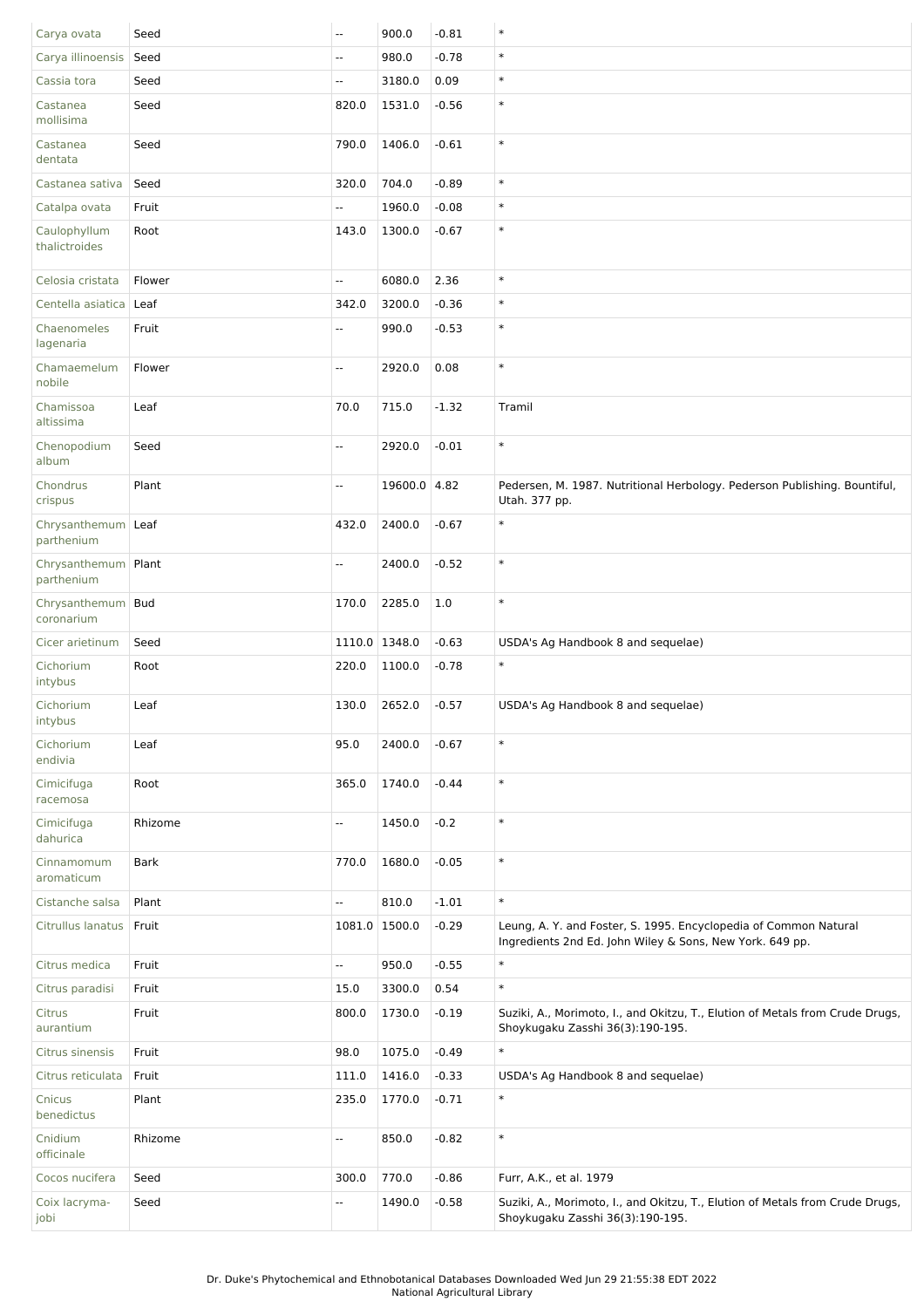| Colocasia<br>esculenta     | Root          | 200.0                    | 1350.0        | $-0.64$ | $\ast$                                                                                     |
|----------------------------|---------------|--------------------------|---------------|---------|--------------------------------------------------------------------------------------------|
| Colocasia<br>esculenta     | Leaf          | 200.0                    | 3140.0        | $-0.38$ | $\ast$                                                                                     |
| Commiphora<br>wightii      | Inflorescence | --                       | --            |         | Jim Duke's personal files.                                                                 |
| Coptis spp                 | Rhizome       |                          | 2240.0 2420.0 | 0.8     | $\ast$                                                                                     |
| Coptis japonica            | Rhizome       |                          | 2240.0 2420.0 | 0.8     | $\ast$                                                                                     |
| Coptis chinensis           | Rhizome       |                          | 2240.0 2420.0 | 0.8     | $\ast$                                                                                     |
| Corchorus<br>olitorius     | Leaf          | 640.0                    | 5200.0        | 0.41    | $\ast$                                                                                     |
| Coriandrum<br>sativum      | Leaf          |                          | 6940.0 7488.0 | 1.3     | USDA's Ag Handbook 8 and sequelae)                                                         |
| Coriandrum<br>sativum      | Fruit         |                          | 2939.0 4016.0 | 0.87    | USDA's Ag Handbook 8 and sequelae)                                                         |
| Cornus<br>officinalis      | Fruit         | Ξ.                       | 830.0         | $-0.6$  | $\ast$                                                                                     |
| Corylus avellana           | Seed          |                          | 1500.0 3156.0 | 0.08    | $\ast$                                                                                     |
| Crataegus<br>cuneata       | Fruit         | --                       | 760.0         | $-0.63$ | $\ast$                                                                                     |
| Crataegus<br>rhipidophylla | Fruit         | --                       | 940.0         | $-0.55$ | Pedersen, M. 1987. Nutritional Herbology. Pederson Publishing. Bountiful,<br>Utah. 377 pp. |
| Crataegus<br>laevigata     | Fruit         | 262.0                    | 940.0         | $-0.55$ | $\ast$                                                                                     |
| Cucumis sativus            | Fruit         | 101.0                    | 7000.0        | 2.26    | $\ast$                                                                                     |
| Cucumis melo               | Fruit         | 92.0                     | 3300.0        | 0.54    | $\ast$                                                                                     |
| Cucurbita pepo             | Fruit         | 120.0                    | 1429.0        | $-0.32$ | USDA's Ag Handbook 8 and sequelae)                                                         |
| Cucurbita spp              | Fruit         | 230.0                    | 3640.0        | 0.7     | $\ast$                                                                                     |
| Cucurbita pepo             | Flower        | 240.0                    | 4950.0        | 1.55    | USDA's Ag Handbook 8 and sequelae)                                                         |
| Cucurbita pepo             | Seed          | 5140.0                   | 8500.0        | 2.19    | $\ast$                                                                                     |
| Cucurbita<br>maxima        | Leaf          | 388.0                    | 2752.0        | $-0.53$ | $\ast$                                                                                     |
| Curcuma longa              | Plant         |                          | 3038.0 9800.0 | 1.78    | $\ast$                                                                                     |
| Cymbopogon<br>citratus     | Plant         | $\overline{\phantom{a}}$ | 3310.0        | $-0.23$ | Pedersen, M. 1987. Nutritional Herbology. Pederson Publishing. Bountiful,<br>Utah. 377 pp. |
| Cynanchum<br>atratum       | Root          | --                       | 2210.0        | $-0.19$ | $\ast$                                                                                     |
| Cynara<br>cardunculus      | Flower        | 555.0                    | 4275.0        | 1.06    | USDA's Ag Handbook 8 and sequelae)                                                         |
| Cyperus<br>rotundus        | Rhizome       | --                       | 1500.0        | $-0.15$ | $\ast$                                                                                     |
| Cypripedium<br>pubescens   | Root          | Ξ.                       | 1090.0        | $-0.78$ | Pedersen, M. 1987. Nutritional Herbology. Pederson Publishing. Bountiful,<br>Utah. 377 pp. |
| Cyrtosperma<br>chamissonis | Root          | 180.0                    | 1215.0        | $-0.72$ | $\ast$                                                                                     |
| Daucus carota              | Root          | 100.0                    | 1980.0        | $-0.31$ | $\ast$                                                                                     |
| Dendrobium<br>nobile       | Stem          | Ξ.                       | 520.0         | $-1.79$ | $\ast$                                                                                     |
| Dioscorea<br>villosa       | Root          | 391.0                    | 1630.0        | $-0.5$  | $\ast$                                                                                     |
| Dioscorea alata            | Root          | 66.0                     | 827.0         | $-0.92$ | $\ast$                                                                                     |
| Dioscorea sp.              | Root          | Ξ.                       | 1630.0        | $-0.5$  | $\ast$                                                                                     |
| Dioscorea<br>pentaphylla   | Root          | 94.0                     | 792.0         | $-0.94$ | $\ast$                                                                                     |
| Dioscorea<br>bulbifera     | Rhizome       | Ξ.                       | 370.0         | $-1.31$ | $\ast$                                                                                     |
| Diospyros<br>virginiana    | Leaf          |                          | 1500.0 5000.0 | 0.34    | $\ast$                                                                                     |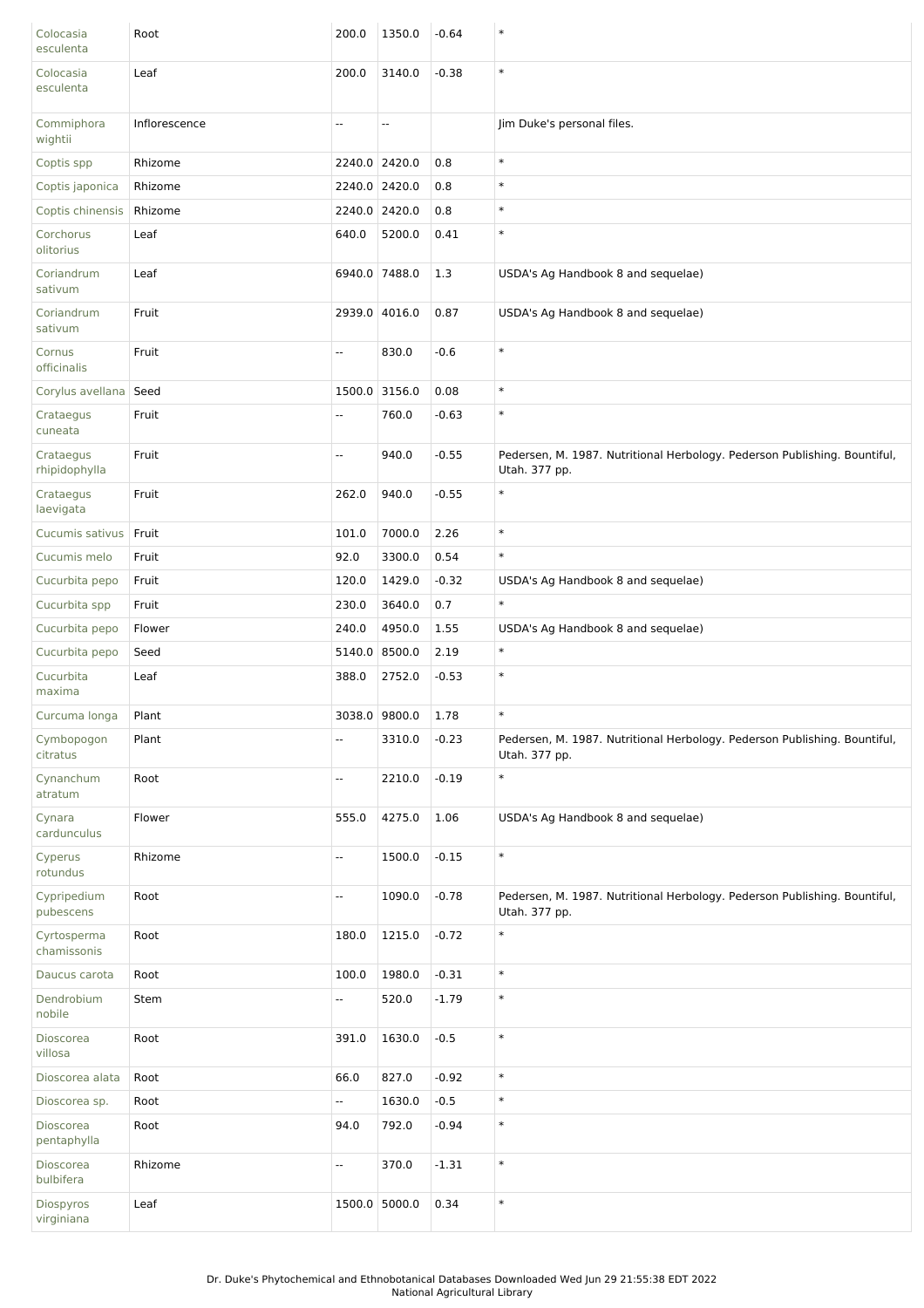| Diospyros<br>virginiana        | Stem        | 660.0         | 5400.0 | 0.27    | $\ast$                                                                                                                                   |
|--------------------------------|-------------|---------------|--------|---------|------------------------------------------------------------------------------------------------------------------------------------------|
| Drynaria<br>fortunei           | Rhizome     | Ξ.            | 4140.0 | 2.57    | $\ast$                                                                                                                                   |
| Echinacea spp                  | Root        | 1170.0 1860.0 |        | $-0.37$ | $\ast$                                                                                                                                   |
| Echinacea<br>purpurea          | Root        | 467.0         | 1860.0 | $-0.37$ | $\ast$                                                                                                                                   |
| Elaeagnus<br>umbellatus        | Fruit       | 170.0         | 1010.0 | $-0.52$ | $\ast$                                                                                                                                   |
| Eleutherococcus<br>senticosus  | Root        | 1050.0 5000.0 |        | 1.3     | $\ast$                                                                                                                                   |
| Elytrigia repens               | Plant       | щ.            | 7570.0 | 1.09    | Pedersen, M. 1987. Nutritional Herbology. Pederson Publishing. Bountiful,<br>Utah. 377 pp.                                               |
| Ephedra sinica                 | Plant       | 443.0         | 2110.0 | $-0.61$ | $\ast$                                                                                                                                   |
| Ephedra spp                    | Plant       | Ξ.            | 4780.0 | 0.22    | $\ast$                                                                                                                                   |
| Equisetum<br>hyemale           | Plant       | --            | 1010.0 | $-0.95$ | $\ast$                                                                                                                                   |
| Equisetum<br>arvense           | Plant       | 935.0         | 4370.0 | 0.09    | $\ast$                                                                                                                                   |
| Eriobotrya<br>japonica         | Leaf        | ۰.            | 2480.0 | $-0.64$ | Chen, H.C. and Lin, S.M. 1988. Determination of Mineral Elements in<br>Certain Crude Drugs (Part 1), Kaohsiung J. Med. Sci., 4: 259-272. |
| Eriocaulon sp                  | Leaf        | Ξ.            | 670.0  | $-1.33$ | $\ast$                                                                                                                                   |
| Eriodictyon<br>californicum    | Leaf        | 2156.0 9800.0 |        | 2.19    | $\ast$                                                                                                                                   |
| Erythroxylum<br>coca           | Leaf        | 2130.0 5700.0 |        | 0.61    | $\ast$                                                                                                                                   |
| Erythroxylum<br>novogranatense | Leaf        | 5200.0 6700.0 |        | 0.99    | $\ast$                                                                                                                                   |
| Erythroxylum<br>novogranatense | Leaf        | 3800.0 6900.0 |        | 1.07    | $\ast$                                                                                                                                   |
| Eucommia<br>ulmoides           | <b>Bark</b> | Ξ.            | 2080.0 | 0.23    | Chen, H.C. and Lin, S.M. 1988. Determination of Mineral Elements in<br>Certain Crude Drugs (Part 1), Kaohsiung J. Med. Sci., 4: 259-272. |
| Euodia<br>rutaecarpa           | Fruit       | --            | 4950.0 | 1.31    | $\ast$                                                                                                                                   |
| Eupatorium<br>odoratum         | Leaf        | --            | 3200.0 | $-0.36$ | Tramil                                                                                                                                   |
| Eupatorium<br>perfoliatum      | Plant       | 540.0         | 6000.0 | 0.6     | $\ast$                                                                                                                                   |
| Euphrasia<br>officinalis       | Plant       | 641.0         | 4160.0 | 0.03    | $\ast$                                                                                                                                   |
| Feijoa<br>sellowiana           | Fruit       | 80.0          | 500.0  | $-0.75$ | Morton, J.F., Major Medicinal Plants. 1977. Atlas of Medicinal Plants of<br>Middle America. Bahamas to Yucatan. 1981.                    |
| Ficus carica                   | Fruit       | 158.0         | 872.0  | $-0.58$ | USDA's Ag Handbook 8 and sequelae)                                                                                                       |
| Firmiana<br>simplex            | Seed        | Ξ.            | 4480.0 | 0.61    | $\ast$                                                                                                                                   |
| Foeniculum<br>vulgare          | Fruit       | 1730.0 5012.0 |        | 1.33    | $\ast$                                                                                                                                   |
| Foeniculum<br>vulgare          | Seed        | 394.0         | 3650.0 | 0.28    | $\ast$                                                                                                                                   |
| Forsythia<br>suspensa          | Fruit       | Ξ.            | 1160.0 | $-0.45$ | $\ast$                                                                                                                                   |
| Fragaria spp                   | Fruit       | 98.0          | 1545.0 | $-0.27$ | $\ast$                                                                                                                                   |
| Frangula<br>purshiana          | <b>Bark</b> | 440.0         | 1590.0 | $-0.11$ | $\ast$                                                                                                                                   |
| Fraxinus<br>rhynchophylla      | <b>Bark</b> | Ξ.            | 2070.0 | 0.22    | $\ast$                                                                                                                                   |
| Fritillaria<br>thunbergii      | <b>Bulb</b> | --            | 370.0  | $-1.41$ | Chen, H.C. and Lin, S.M. 1988. Determination of Mineral Elements in<br>Certain Crude Drugs (Part 1), Kaohsiung J. Med. Sci., 4: 259-272. |
| <b>Fucus</b><br>vesiculosus    | Plant       | 1023.0 8670.0 |        | 1.43    | $\ast$                                                                                                                                   |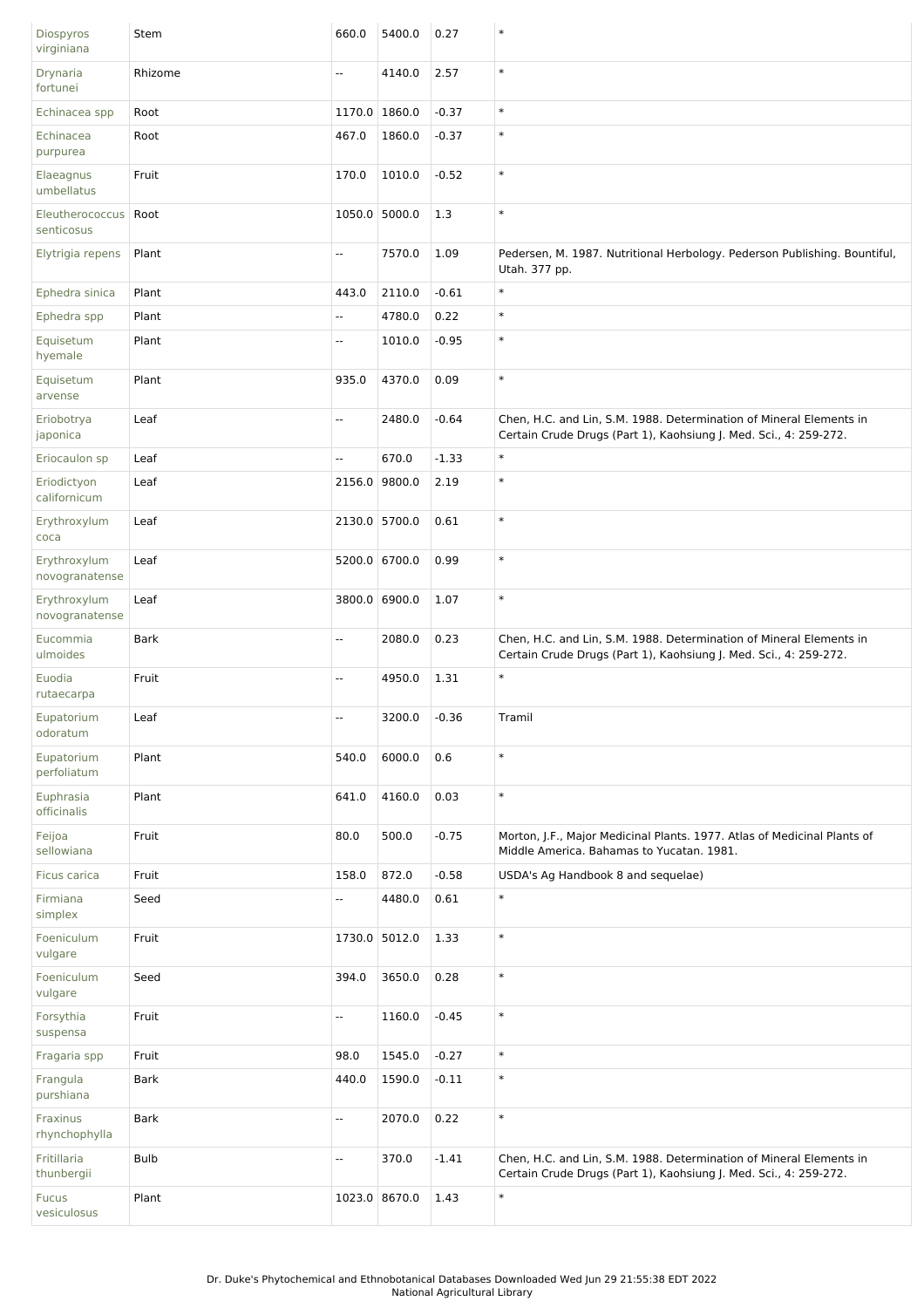| Gardenia<br>jasminoides        | Fruit                  |               | 1880.0 2170.0 | 0.02    | $\ast$                                                                                                                                   |
|--------------------------------|------------------------|---------------|---------------|---------|------------------------------------------------------------------------------------------------------------------------------------------|
| Gastrodia elata                | Rhizome                | Ξ.            | 590.0         | $-1.09$ | $\ast$                                                                                                                                   |
| Genipa<br>americana            | Seed                   | --            | 1500.0        | $-0.57$ | $\ast$                                                                                                                                   |
| Genipa<br>americana            | Fruit                  | 250.0         | 2900.0        | 0.36    | $\ast$                                                                                                                                   |
| Gentiana lutea                 | Root                   | 603.0         | 2740.0        | 0.09    | $\ast$                                                                                                                                   |
| Gentiana scabra                | Root                   | --            | 1150.0        | $-0.75$ | $\ast$                                                                                                                                   |
| Geranium<br>thunbergii         | Plant                  | щ.            | 1660.0        | $-0.75$ | $\ast$                                                                                                                                   |
| Ginkgo biloba                  | Seed                   | 270.0         | 605.0         | $-0.92$ | USDA's Ag Handbook 8 and sequelae)                                                                                                       |
| Ginkgo biloba                  | Leaf                   | 240.0         | 1000.0        | $-1.21$ | $\ast$                                                                                                                                   |
| Glehnia littoralis             | Root                   | Ξ.            | 1650.0        | $-0.49$ | $\ast$                                                                                                                                   |
| Glycine max                    | Seed                   | 430.0         | 3160.0        | 0.08    | $\ast$                                                                                                                                   |
| Glycyrrhiza<br>glabra          | Root                   | 1515.0        | 9650.0        | 3.77    | $\ast$                                                                                                                                   |
| Glycyrrhiza<br>uralensis       | Root                   |               | 3690.0 5070.0 | 1.33    | $\ast$                                                                                                                                   |
| Gymnema<br>sylvestre           | Leaf                   | 201.0         | 1060.0        | $-1.18$ | $\ast$                                                                                                                                   |
| Harpagophytum<br>procumbens    | Root                   | 1034.0 5440.0 |               | 1.53    | $\ast$                                                                                                                                   |
| Helianthus<br>annuus           | Seed                   | 3540.0 5176.0 |               | 0.88    | $\ast$                                                                                                                                   |
| Helianthus<br>tuberosus        | Tuber                  | 600.0         | 1800.0        | 0.18    | Bonness, M. S., Promising new drugs from plants: poisons that heal,<br>Herbarist, #56, 1990, 59-68                                       |
| <b>Hibiscus</b><br>sabdariffa  | Flower                 | 44.0          | 400.0         | $-1.74$ | $\ast$                                                                                                                                   |
| Hordeum<br>vulgare             | Seed                   | 100.0         | 2300.0        | $-0.26$ | Jim Duke's personal files.*                                                                                                              |
| Hordeum<br>vulgare             | Stem                   | Ξ.            | 2250.0        | $-1.06$ | $\ast$                                                                                                                                   |
| Hordeum<br>vulgare             | <b>Sprout Seedling</b> | Ξ.            | 1670.0        | $-0.58$ | Chen, H.C. and Lin, S.M. 1988. Determination of Mineral Elements in<br>Certain Crude Drugs (Part 1), Kaohsiung J. Med. Sci., 4: 259-272. |
| Houttuynia<br>cordata          | Plant                  | --            | 3430.0        | $-0.2$  | Suziki, A., Morimoto, I., and Okitzu, T., Elution of Metals from Crude Drugs,<br>Shoykugaku Zasshi 36(3):190-195.                        |
| Humulus<br>lupulus             | Fruit                  | Ξ.            | 2380.0        | 0.12    | Pedersen, M. 1987. Nutritional Herbology. Pederson Publishing. Bountiful,<br>Utah. 377 pp.                                               |
| Humulus<br>lupulus             | Flower                 | 443.0         | 2380.0        | $-0.31$ | $\ast$                                                                                                                                   |
| Hydrangea<br>arborescens       | Root                   | 567.0         | 1620.0        | $-0.5$  | $\ast$                                                                                                                                   |
| <b>Hydrastis</b><br>canadensis | Root                   | 814.0         | 2940.0        | 0.2     | $\ast$                                                                                                                                   |
| Hyoscyamus<br>niger            | Seed                   | ۰.            | 5250.0        | 0.91    | $\ast$                                                                                                                                   |
| Inula helenium                 | Root                   | 1650.0 7500.0 |               | 2.63    | $\ast$                                                                                                                                   |
| Ipomoea<br>batatas             | Leaf                   | 4             | 620.0         | $-1.35$ | $\ast$                                                                                                                                   |
| Ipomoea<br>aquatica            | Leaf                   | 510.0         | 3810.0        | $-0.12$ | $\ast$                                                                                                                                   |
| Ipomoea<br>batatas             | Root                   | 95.0          | 710.0         | $-0.99$ | $\ast$                                                                                                                                   |
| Isatis tinctoria               | Root                   | Ξ.            | 4410.0        | 0.98    | $\ast$                                                                                                                                   |
| Juglans regia                  | Seed                   | 1310.0 1945.0 |               | $-0.4$  | $\ast$                                                                                                                                   |
| Juglans cinerea                | Seed                   | 2212.0        | 2676.0        | $-0.11$ | $\ast$                                                                                                                                   |
| Juglans nigra                  | Pericarp               | 53.0          | 440.0         |         | $\ast$                                                                                                                                   |
| Juglans nigra                  | Seed                   |               | 1795.0 2155.0 | $-0.31$ | $\ast$                                                                                                                                   |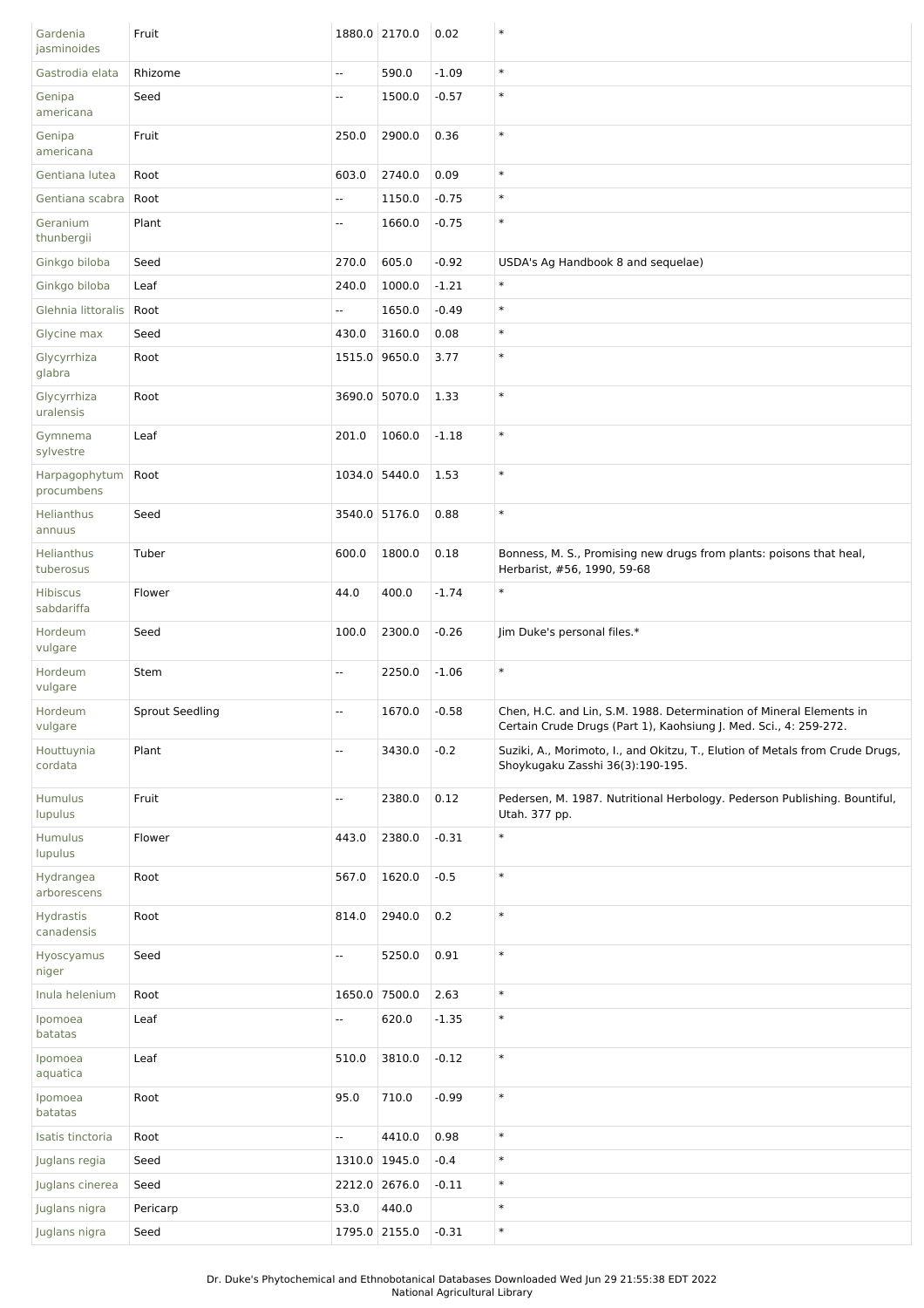| Juglans nigra              | Fruit                  | $\overline{\phantom{a}}$ | 440.0         | $-0.78$ | $\ast$                                                                                                                                   |
|----------------------------|------------------------|--------------------------|---------------|---------|------------------------------------------------------------------------------------------------------------------------------------------|
| Juncus effusus             | Pith                   | $\overline{\phantom{a}}$ | 920.0         | $-1.0$  | $\ast$                                                                                                                                   |
| Juniperus<br>virginiana    | Shoot                  | 266.0                    | 8800.0        | 0.18    | $\ast$                                                                                                                                   |
| Juniperus<br>communis      | Fruit                  | 9.0                      | 30.0          | $-0.97$ | $\ast$                                                                                                                                   |
| Jussiaea repens            | Plant                  | Ξ.                       | 3590.0        | $-0.15$ | $\ast$                                                                                                                                   |
| Lablab<br>purpureus        | Seed                   | 400.0                    | 5505.0        | 1.01    | $\ast$                                                                                                                                   |
| Lactuca sativa             | Leaf                   | 110.0                    | 8700.0        | 1.77    | $\ast$                                                                                                                                   |
| Lagenaria<br>siceraria     | Fruit                  | 110.0                    | 2465.0        | 0.16    | $\ast$                                                                                                                                   |
| Lantana camara             | Fruit                  | Ξ.                       | 1460.0        | $-0.31$ | $\ast$                                                                                                                                   |
| Larrea<br>tridentata       | Plant                  | 566.0                    | 1720.0        | $-0.73$ | $\ast$                                                                                                                                   |
| Lens culinaris             | <b>Sprout Seedling</b> | 345.0                    | 1323.0        | $-1.3$  | USDA's Ag Handbook 8 and sequelae)                                                                                                       |
| Lens culinaris             | Seed                   | 765.0                    | 1280.0        | $-0.66$ | $\ast$                                                                                                                                   |
| Ligustrum<br>japonicum     | Fruit                  | Ξ.                       | 1020.0        | $-0.51$ | $\ast$                                                                                                                                   |
| Ligustrum<br>lucidum       | Fruit                  | $\overline{\phantom{a}}$ | 1020.0        | $-0.51$ | Chen, H.C. and Lin, S.M. 1988. Determination of Mineral Elements in<br>Certain Crude Drugs (Part 1), Kaohsiung J. Med. Sci., 4: 259-272. |
| Linum<br>usitatissimum     | Seed                   |                          | 3715.0 7002.0 | 1.6     | ANON. 1948-1976. The Wealth of India raw materials. Publications and<br>Information Directorate, CSIR, New Delhi. 11 volumes.            |
| Linum<br>usitatissimum     | Hay                    | Щ,                       | 3100.0        | $-1.0$  | $\ast$                                                                                                                                   |
| Liquidambar<br>styraciflua | Stem                   | 200.0                    | 8400.0        | 1.53    | $\ast$                                                                                                                                   |
| Liquidambar<br>styraciflua | Leaf                   | 280.0                    | 5740.0        | 0.62    | $\ast$                                                                                                                                   |
| Lobelia inflata            | Leaf                   | 183.0                    | 1620.0        | $-0.97$ | $\ast$                                                                                                                                   |
| Lonicera<br>japonica       | Flower                 | $\overline{\phantom{a}}$ | 2990.0        | 0.13    | $\ast$                                                                                                                                   |
| Lophatherum<br>gracile     | Plant                  | $\overline{\phantom{a}}$ | 2490.0        | $-0.49$ | $\ast$                                                                                                                                   |
| Luffa<br>aegyptiaca        | Fruit                  | 140.0                    | 2800.0        | 0.31    | $\ast$                                                                                                                                   |
| Lupinus albus              | Seed                   |                          | 1980.0 2200.0 | $-0.29$ | $\ast$                                                                                                                                   |
| Lycium<br>chinense         | Root Bark              | $\overline{\phantom{a}}$ | 2610.0        | 0.77    | Chen, H.C. and Lin, S.M. 1988. Determination of Mineral Elements in<br>Certain Crude Drugs (Part 1), Kaohsiung J. Med. Sci., 4: 259-272. |
| Lycium<br>chinense         | Fruit                  | Ξ.                       | 1060.0        | $-0.5$  | Chen, H.C. and Lin, S.M. 1988. Determination of Mineral Elements in<br>Certain Crude Drugs (Part 1), Kaohsiung J. Med. Sci., 4: 259-272. |
| Lycopersicon<br>esculentum | Leaf                   | Ξ.                       | 4300.0        | 0.07    | $\ast$                                                                                                                                   |
| Lycopersicon<br>esculentum | Fruit                  | 70.0                     | 6000.0        | 1.79    | $\ast$                                                                                                                                   |
| Lycopodium<br>clavatum     | Plant                  | $\overline{\phantom{a}}$ | 2340.0        | $-0.54$ | Chen, H.C. and Lin, S.M. 1988. Determination of Mineral Elements in<br>Certain Crude Drugs (Part 1), Kaohsiung J. Med. Sci., 4: 259-272. |
| Lygodium<br>japonicum      | Pollen Or Spore        | Ξ.                       | 2270.0        |         | $\ast$                                                                                                                                   |
| Macadamia spp              | Seed                   |                          | 1160.0 1190.0 | $-0.69$ | USDA's Ag Handbook 8 and sequelae)                                                                                                       |
| Magnolia<br>officinalis    | <b>Bark</b>            | Ξ.                       | 690.0         | $-0.72$ | $\ast$                                                                                                                                   |
| Magnolia kobus             | Flower                 | Щ,                       | 2120.0        | $-0.5$  | $\ast$                                                                                                                                   |
| Magnolia<br>fargesii       | Flower                 | Щ,                       | 2120.0        | $-0.5$  | $\ast$                                                                                                                                   |
| Magnolia<br>denudata       | Flower                 | $\overline{\phantom{a}}$ | 2120.0        | $-0.5$  | $\ast$                                                                                                                                   |
| Malpighia glabra Fruit     |                        | 180.0                    | 2095.0        | $-0.02$ | $\ast$                                                                                                                                   |
| Malus<br>domestica         | Fruit                  | 48.0                     | 478.0         | $-0.76$ | $\ast$                                                                                                                                   |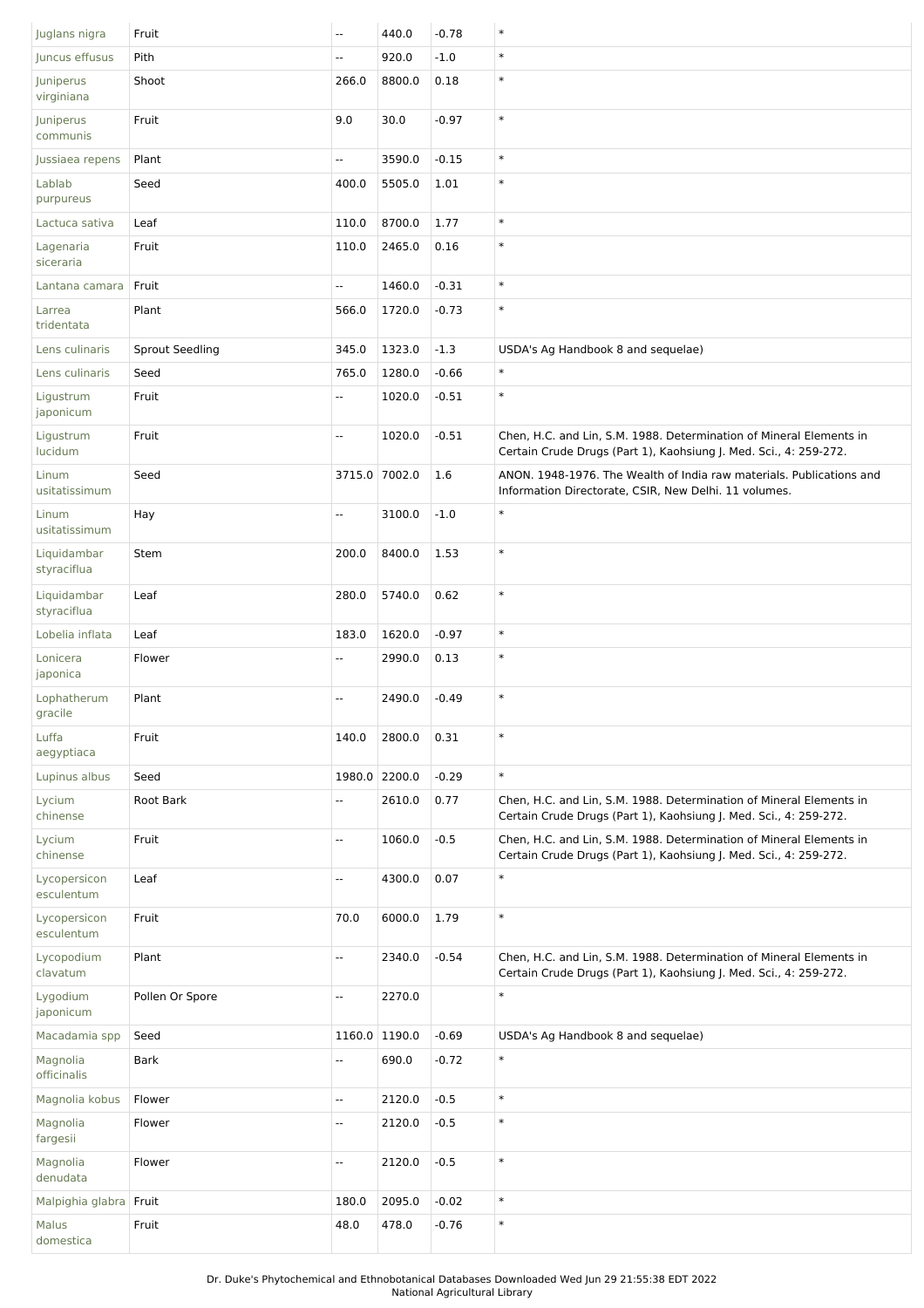| Mangifera indica Fruit              |             | 84.0                     | 875.0          | $-0.58$ | $\ast$                                                                                                                                                                                                                                                                         |
|-------------------------------------|-------------|--------------------------|----------------|---------|--------------------------------------------------------------------------------------------------------------------------------------------------------------------------------------------------------------------------------------------------------------------------------|
| Manihot<br>esculenta                | Root        | 290.0                    | 2100.0         | $-0.25$ | $\ast$                                                                                                                                                                                                                                                                         |
| Medicago sativa                     | Plant       | 432.0                    | 2300.0         | $-0.55$ | $\ast$                                                                                                                                                                                                                                                                         |
| Mentha arvensis<br>var. piperascens | Plant       | $\overline{\phantom{a}}$ | 2830.0         | $-0.38$ | Suziki, A., Morimoto, I., and Okitzu, T., Elution of Metals from Crude Drugs,<br>Shoykugaku Zasshi 36(3):190-195.                                                                                                                                                              |
| Mentha x<br>piperita                | Leaf        | 985.0                    | 6610.0         | 0.96    | $\ast$                                                                                                                                                                                                                                                                         |
| Mentha<br>pulegium                  | Plant       | --                       | 5500.0         | 0.45    | Pedersen, M. 1987. Nutritional Herbology. Pederson Publishing. Bountiful,<br>Utah. 377 pp.                                                                                                                                                                                     |
| Mentha spicata                      | Leaf        | 630.0                    | 4360.0         | 0.09    | USDA's Ag Handbook 8 and sequelae)                                                                                                                                                                                                                                             |
| Momordica<br>charantia              | Fruit       | 195.0                    | 3800.0         | 0.77    | =ICMR(Indian Council of Medical Research).1976. Medicinal Plants of<br>India. Vol. 1. Indian Council of Med. Res. Cambridge Printing Works, New<br>Delhi.487 pp;ICMR.1987.Medicinal Plants of India.Vol.2.Indian Council of<br>Med. Res.Cambr. Printing Works, New Delhi.600pp |
| Morinda sp                          | Root        | $\overline{\phantom{a}}$ | 1200.0         | $-0.72$ | $\ast$                                                                                                                                                                                                                                                                         |
| Moringa oleifera                    | Shoot       |                          | 1470.0 6890.0  | $-0.08$ | USDA's Ag Handbook 8 and sequelae)                                                                                                                                                                                                                                             |
| Moringa oleifera                    | Fruit       | 450.0                    | 3815.0         | 0.78    | USDA's Ag Handbook 8 and sequelae)                                                                                                                                                                                                                                             |
| Morus alba                          | Root Bark   | 2310.0                   | 2450.0         | 0.55    | $\ast$                                                                                                                                                                                                                                                                         |
| Murraya sp                          | Fruit       | 355.0                    | 1118.0         | $-0.47$ | $\ast$                                                                                                                                                                                                                                                                         |
| Musa x<br>paradisiaca               | Fruit       | 355.0                    | 1118.0         | $-0.47$ | $\ast$                                                                                                                                                                                                                                                                         |
| Myrica cerifera                     | <b>Bark</b> | 107.0                    | 490.0          | $-0.86$ | $\ast$                                                                                                                                                                                                                                                                         |
| Myristica<br>fragrans               | Seed        |                          | 1830.0 2030.0  | $-0.36$ | $\ast$                                                                                                                                                                                                                                                                         |
| Myristica<br>fragrans               | Aril        | --                       | 1630.0         |         | CRC Handbook of Medicinal Herbs and/or CRC Handbook of Proximate<br>Analyses                                                                                                                                                                                                   |
| Nardostachys<br>chinensis           | Rhizome     | Ξ.                       | 2590.0         | 0.97    | $\ast$                                                                                                                                                                                                                                                                         |
| Nasturtium<br>officinale            | Herb        | 210.0                    | 4200.0         | $-0.69$ | USDA's Ag Handbook 8 and sequelae)                                                                                                                                                                                                                                             |
| Nelumbo<br>nucifera                 | Seed        | 560.0                    | 2650.0         | $-0.12$ | $\ast$                                                                                                                                                                                                                                                                         |
| Nelumbo<br>nucifera                 | Rhizome     | 200.0                    | 1215.0         | $-0.44$ | $\ast$                                                                                                                                                                                                                                                                         |
| Nepeta cataria                      | Plant       | 248.0                    | 2070.0         | $-0.62$ | $\ast$                                                                                                                                                                                                                                                                         |
| Notopterygium<br>incisum            | Rhizome     | --                       | 2980.0         | 1.38    | $\ast$                                                                                                                                                                                                                                                                         |
| Nyssa sylvatica                     | Leaf        | 500.0                    | 9100.0         | 1.92    | $\ast$                                                                                                                                                                                                                                                                         |
| Nyssa sylvatica                     | Stem        | 300.0                    | 4400.0         | $-0.15$ | $\ast$                                                                                                                                                                                                                                                                         |
| Ocimum<br>basilicum                 | Leaf        |                          | 4100.0 4340.0  | 0.08    | USDA's Ag Handbook 8 and sequelae)                                                                                                                                                                                                                                             |
| Oenothera<br>biennis                | Herb        |                          | 2700.0 3900.0  | $-0.73$ | $\ast$                                                                                                                                                                                                                                                                         |
| Oenothera<br>biennis                | Seed        |                          | 4300.0 5300.0  | 0.93    | $\ast$                                                                                                                                                                                                                                                                         |
| Ophiopogon<br>japonicus             | Tuber       | 390.0                    | 410.0          | $-0.95$ | $\ast$                                                                                                                                                                                                                                                                         |
| Opuntia ficus-<br>indica            | Bud         | --                       | 1420.0         | $-1.0$  | Laferriere, J.E., 1988, Nutricomp Program, Nutricomp Database; reviewed<br>in J. Ethnobiology 9(1):27-29.                                                                                                                                                                      |
| Opuntia ficus-<br>indica            | Seed        | --                       | 790.0          | $-0.85$ | Laferriere, J.E., 1988, Nutricomp Program, Nutricomp Database; reviewed<br>in J. Ethnobiology 9(1):27-29.                                                                                                                                                                      |
| Origanum<br>vulgare                 | Plant       |                          | 2600.0 3016.0  | $-0.33$ | USDA's Ag Handbook 8 and sequelae)                                                                                                                                                                                                                                             |
| Origanum<br>majorana                | Plant       |                          | 3300.0 3900.0  | $-0.05$ | USDA's Ag Handbook 8 and sequelae)                                                                                                                                                                                                                                             |
| Oryza sativa                        | Plant       |                          | 1100.0 2200.0  | $-0.58$ | $\ast$                                                                                                                                                                                                                                                                         |
| Pachyrhizus<br>erosus               | Tuber       | 160.0                    | 1475.0         | $-0.08$ | $\ast$                                                                                                                                                                                                                                                                         |
| Paeonia moutan   Root Bark          |             | 930.0                    | $1180.0$ -1.21 |         | $\ast$                                                                                                                                                                                                                                                                         |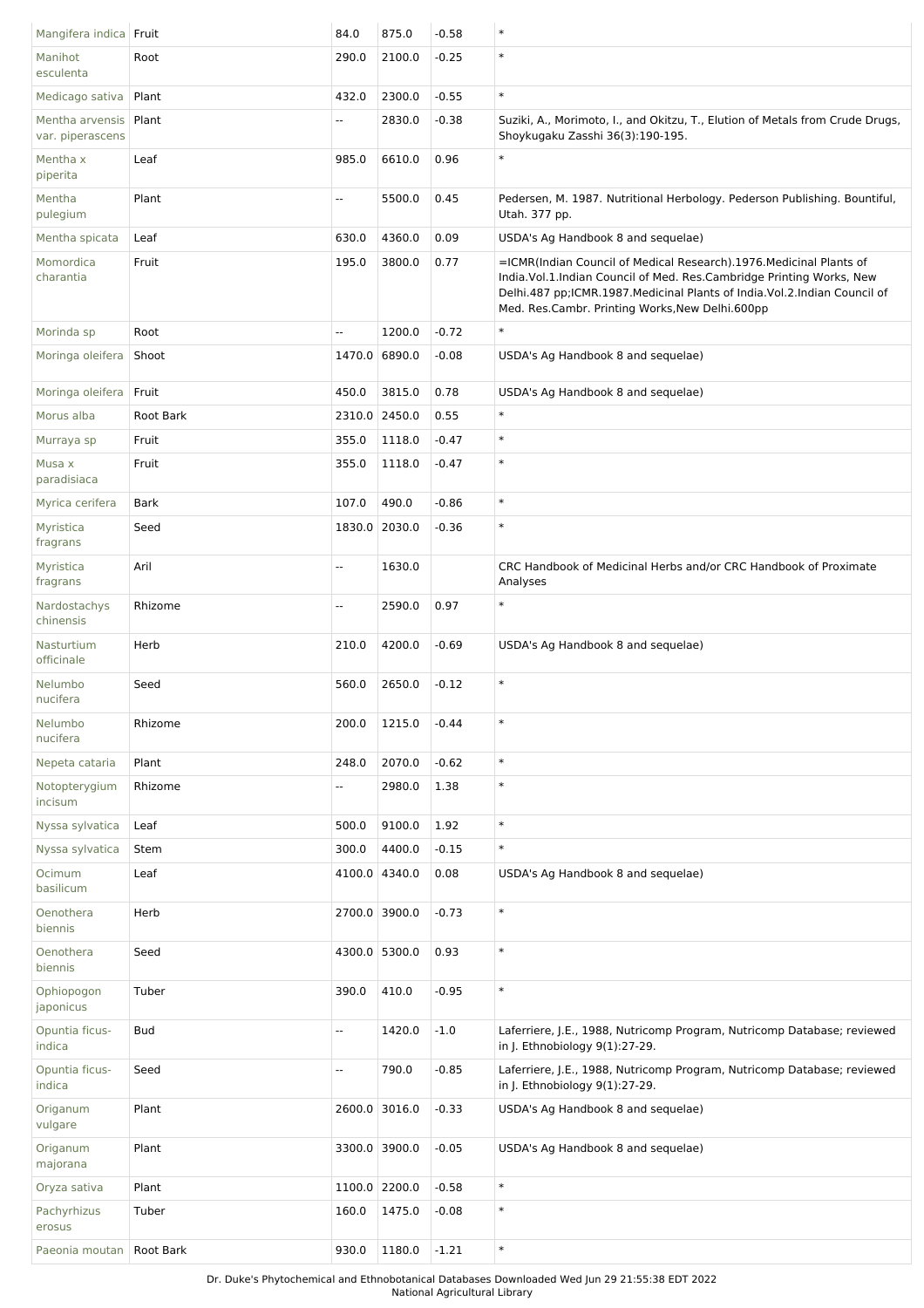| Paeonia<br>lactiflora        | Root            | 580.0                    | 990.0              | $-0.84$ | $\ast$                                                                                                                                                                                                                                                         |
|------------------------------|-----------------|--------------------------|--------------------|---------|----------------------------------------------------------------------------------------------------------------------------------------------------------------------------------------------------------------------------------------------------------------|
| Paeonia<br>suffruticosa      | Root Bark       | 930.0                    | 1180.0             | $-1.21$ | $\ast$                                                                                                                                                                                                                                                         |
| Panax japonicus              | Rhizome         | Ξ.                       | 2400.0             | 0.78    | $\ast$                                                                                                                                                                                                                                                         |
| Panax ginseng                | Root            | 102.0                    | 481.0              | $-1.11$ | $\ast$                                                                                                                                                                                                                                                         |
| Panax<br>quinquefolius       | Plant           | 980.0                    | 2200.0             | $-0.58$ | $\ast$                                                                                                                                                                                                                                                         |
| Panicum<br>maximum           | Leaf            | Ξ.                       | 4500.0             | 0.14    | ANON. 1948-1976. The Wealth of India raw materials. Publications and<br>Information Directorate, CSIR, New Delhi. 11 volumes.                                                                                                                                  |
| Papaver<br>somniferum        | Seed            |                          | 3148.0 15600.0 5.0 |         | $\ast$                                                                                                                                                                                                                                                         |
| Parthenium<br>integrifolium  | Root            | 320.0                    | 2000.0             | $-0.3$  | $\ast$                                                                                                                                                                                                                                                         |
| Passiflora<br>incarnata      | Flower          | 275.0                    | 2500.0             | $-0.23$ | $\ast$                                                                                                                                                                                                                                                         |
| Pastinaca sativa             | Root            | 230.0                    | 2100.0             | $-0.25$ | $\ast$                                                                                                                                                                                                                                                         |
| Perideridia<br>gairdneri     | Root            | Ξ.                       | 500.0              | $-1.1$  | Izadoost, M. & Robinson, T., Synergism & antagonism in the pharmacology<br>of alkaloidal plants, pp 137-58 in Craker, L. & Simon, J., eds., Herbs, Spices<br>& Medicinal Plants: Recent Advances in Botany, Horticulture &<br>Pharmacology, v. 2, 1987, 255pp. |
| Perilla<br>frutescens        | Plant           | Ξ.                       | 3830.0             | $-0.07$ | Suziki, A., Morimoto, I., and Okitzu, T., Elution of Metals from Crude Drugs,<br>Shoykugaku Zasshi 36(3):190-195.                                                                                                                                              |
| Persea<br>americana          | Fruit           | 370.0                    | 1740.0             | $-0.18$ | $\ast$                                                                                                                                                                                                                                                         |
| Petasites<br>japonicus       | Pt              | 140.0                    | 2545.0             | 1.0     | USDA's Ag Handbook 8 and sequelae)                                                                                                                                                                                                                             |
| Petroselinum<br>crispum      | Plant           | 250.0                    | 3160.0             | $-0.28$ | $\ast$                                                                                                                                                                                                                                                         |
| Phaseolus<br>vulgaris        | Seed            | 510.0                    | 3430.0             | 0.19    | $\ast$                                                                                                                                                                                                                                                         |
| Phaseolus<br>coccineus       | Seed            | Ξ.                       | 1780.0             | $-0.46$ | $\ast$                                                                                                                                                                                                                                                         |
| Phaseolus<br>vulgaris        | Fruit           | 210.0                    | 18000.0 7.35       |         | $\ast$                                                                                                                                                                                                                                                         |
| Phaseolus<br>acutifolius     | Seed            |                          | 1500.0 1865.0      | $-0.43$ | $\ast$                                                                                                                                                                                                                                                         |
| Phaseolus<br>vulgaris        | Sprout Seedling | 210.0                    | 2258.0             | 0.63    | USDA's Ag Handbook 8 and sequelae)                                                                                                                                                                                                                             |
| Phaseolus<br>lunatus         | Seed            | 580.0                    | 7000.0             | 1.6     | $\ast$                                                                                                                                                                                                                                                         |
| Phellodendron<br>amurense    | <b>Bark</b>     | Ξ.                       | 650.0              | $-0.75$ | $\ast$                                                                                                                                                                                                                                                         |
| Phoenix<br>dactylifera       | Fruit           | 325.0                    | 790.0              | $-0.62$ | $\ast$                                                                                                                                                                                                                                                         |
| Phyllanthus<br>emblica       | Fruit           | 118.0                    | 584.0              | $-0.72$ | $\ast$                                                                                                                                                                                                                                                         |
| Physalis<br>peruviana        | Fruit           | 310.0                    | 1810.0             | $-0.15$ | $\ast$                                                                                                                                                                                                                                                         |
| Physalis<br>ixocarpa         | Fruit           | 230.0                    | 2150.0             | 0.01    | $\ast$                                                                                                                                                                                                                                                         |
| Phytelephas<br>aequatorialis | Mesocarp        | 320.0                    | 1005.0             |         | KOZIOL & PEDERSEN. 1993. PHYTELEPHAS AEQUATORIALIS(ARECACEAE)<br>IN HUMAN AND ANIMAL NUTRITION. ECON. BOT. 47:401-307.                                                                                                                                         |
| Phytelephas<br>aequatorialis | Flower          | 440.0                    | 1505.0             | $-0.94$ | KOZIOL & PEDERSEN. 1993. PHYTELEPHAS AEQUATORIALIS(ARECACEAE)<br>IN HUMAN AND ANIMAL NUTRITION. ECON. BOT. 47:401-307.                                                                                                                                         |
| Pimenta dioica               | Fruit           |                          | 1200.0 1480.0      | $-0.3$  | $\ast$                                                                                                                                                                                                                                                         |
| Pimpinella<br>anisum         | Seed            | Ξ.                       | 1878.0             | $-0.42$ | $\ast$                                                                                                                                                                                                                                                         |
| Pimpinella<br>anisum         | Fruit           | $\overline{\phantom{a}}$ | 1878.0             | $-0.12$ | $\ast$                                                                                                                                                                                                                                                         |
| Pinellia ternata             | Tuber           | 560.0                    | 710.0              | $-0.7$  | $\ast$                                                                                                                                                                                                                                                         |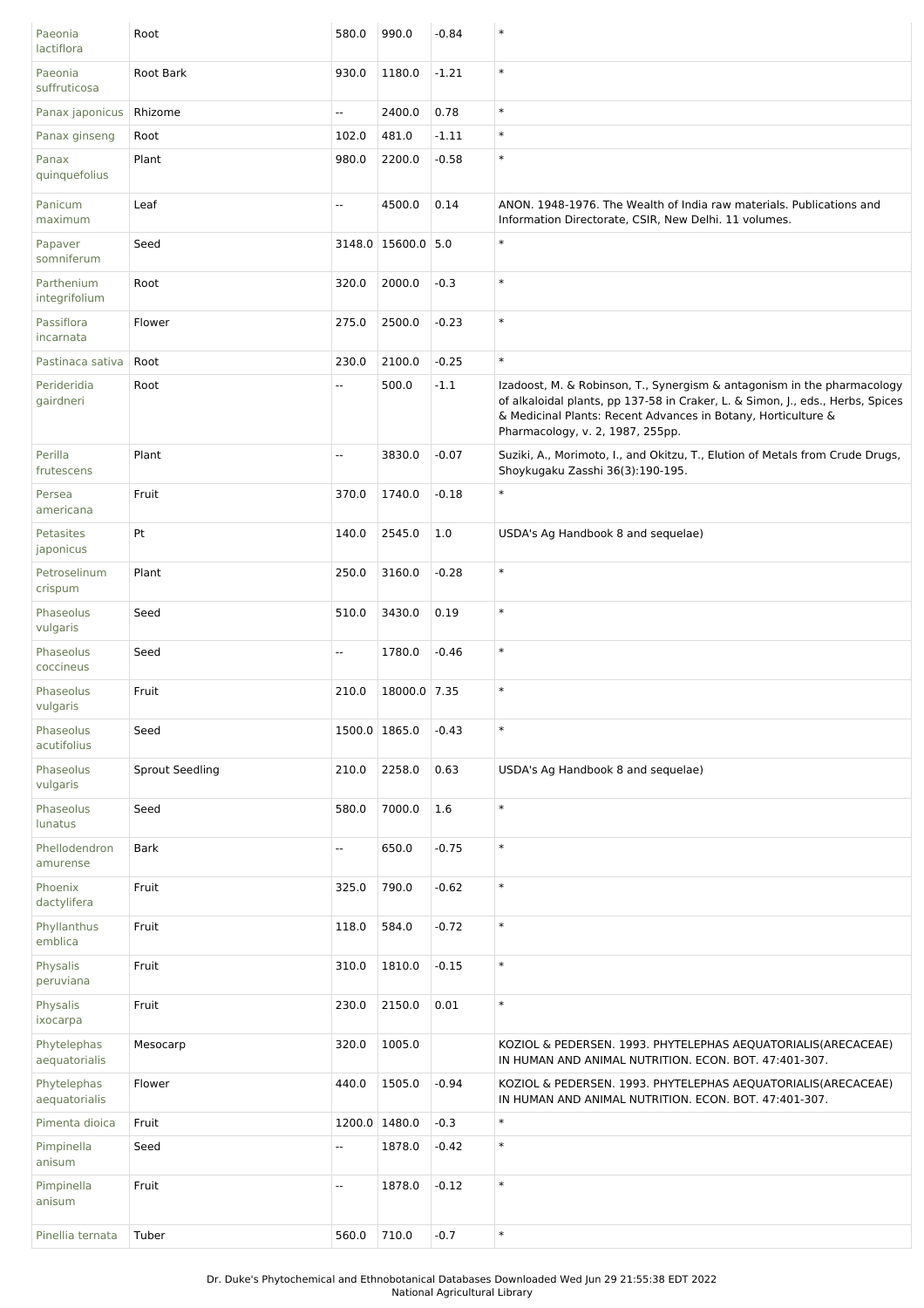| Pinus echinata                 | Shoot   | 255.0                    | 2100.0        | $-0.75$ | $\ast$                                                                                                                                                                                                                                                         |
|--------------------------------|---------|--------------------------|---------------|---------|----------------------------------------------------------------------------------------------------------------------------------------------------------------------------------------------------------------------------------------------------------------|
| Pinus edulis                   | Seed    |                          | 2180.0 2650.0 | $-0.12$ | USDA's Ag Handbook 8 and sequelae)                                                                                                                                                                                                                             |
| Piper nigrum                   | Fruit   |                          | 1809.0 2319.0 | 0.09    | USDA's Ag Handbook 8 and sequelae)                                                                                                                                                                                                                             |
| Pistacia vera                  | Seed    | 949.0                    | 1644.0        | $-0.51$ | $\ast$                                                                                                                                                                                                                                                         |
| Pisum sativum                  | Seed    | 319.0                    | 1700.0        | $-0.49$ | $\ast$                                                                                                                                                                                                                                                         |
| Pisum sativum                  | Plant   | 2200.0                   | 3700.0        | $-0.11$ | $\ast$                                                                                                                                                                                                                                                         |
| Pisum sativum                  | Fruit   | 218.0                    | 2591.0        | 0.21    | $\ast$                                                                                                                                                                                                                                                         |
| Plantago<br>psyllium           | Seed    | 111.0                    | 510.0         | $-0.96$ | $\ast$                                                                                                                                                                                                                                                         |
| Plantago major                 | Seed    | 318.0                    | 1060.0        | $-0.75$ | $\ast$                                                                                                                                                                                                                                                         |
| Plantago<br>asiatica           | Plant   | $\overline{\phantom{a}}$ | 5320.0        | 0.39    | $\ast$                                                                                                                                                                                                                                                         |
| Platycodon<br>grandiflorum     | Root    |                          | 1250.0 1510.0 | $-0.56$ | $\ast$                                                                                                                                                                                                                                                         |
| Polygala<br>tenuifolia         | Root    | $\overline{\phantom{a}}$ | 960.0         | $-0.85$ | $\ast$                                                                                                                                                                                                                                                         |
| Polygonum<br>multiflorum       | Root    | $\overline{\phantom{a}}$ | 2340.0        | $-0.12$ | Pedersen, M. 1987. Nutritional Herbology. Pederson Publishing. Bountiful,<br>Utah. 377 pp.                                                                                                                                                                     |
| Polygonum<br>multiflorum       | Rhizome | Щ,                       | 890.0         | $-0.78$ | Chen, H.C. and Lin, S.M. 1988. Determination of Mineral Elements in<br>Certain Crude Drugs (Part 1), Kaohsiung J. Med. Sci., 4: 259-272.                                                                                                                       |
| Portulaca<br>oleracea          | Herb    | 670.0                    | 18700.0 1.41  |         | $\ast$                                                                                                                                                                                                                                                         |
| Prunella<br>vulgaris           | Flower  | $\overline{\phantom{a}}$ | 4560.0        | 1.26    | Chen, H.C. and Lin, S.M. 1988. Determination of Mineral Elements in<br>Certain Crude Drugs (Part 1), Kaohsiung J. Med. Sci., 4: 259-272.                                                                                                                       |
| Prunus serotina                | Stem    | 28.0                     | 5400.0        | 0.27    | $\ast$                                                                                                                                                                                                                                                         |
| Prunus persica                 | Fruit   | 68.0                     | 850.0         | $-0.59$ | $\ast$                                                                                                                                                                                                                                                         |
| Prunus<br>domestica            | Fruit   | 68.0                     | 3400.0        | 0.59    | $\ast$                                                                                                                                                                                                                                                         |
| Prunus<br>armeniaca            | Fruit   | 76.0                     | 615.0         | $-0.7$  | USDA's Ag Handbook 8 and sequelae)                                                                                                                                                                                                                             |
| Prunus serotina                | Leaf    | 435.0                    | 9600.0        | 2.11    | $\ast$                                                                                                                                                                                                                                                         |
| Prunus persica                 | Bark    | $\overline{\phantom{a}}$ | 4220.0        | 1.68    | $\ast$                                                                                                                                                                                                                                                         |
| Prunus cerasus                 | Fruit   | 90.0                     | 648.0         | $-0.69$ | $\ast$                                                                                                                                                                                                                                                         |
| Prunus persica                 | Seed    | $\overline{\phantom{a}}$ | 3810.0        | 0.34    | $\ast$                                                                                                                                                                                                                                                         |
| Prunus dulcis                  | Seed    |                          | 2297.0 3126.0 | 0.07    | USDA's Ag Handbook 8 and sequelae)                                                                                                                                                                                                                             |
| Prunus<br>armeniaca            | Seed    | Щ,                       | 1750.0        | $-0.47$ | Suziki, A., Morimoto, I., and Okitzu, T., Elution of Metals from Crude Drugs,<br>Shoykugaku Zasshi 36(3):190-195.                                                                                                                                              |
| Psidium quajava                | Fruit   | 98.0                     | 735.0         | $-0.65$ | USDA's Ag Handbook 8 and sequelae)                                                                                                                                                                                                                             |
| Psidium<br>cattleianum         | Fruit   | 170.0                    | 880.0         | $-0.58$ | $\ast$                                                                                                                                                                                                                                                         |
| Psophocarpus<br>tetragonolobus | Leaf    | 80.0                     | 346.0         | $-1.46$ | $\ast$                                                                                                                                                                                                                                                         |
| Psophocarpus<br>tetragonolobus | Seed    | 340.0                    | 2623.0        | $-0.13$ | $\ast$                                                                                                                                                                                                                                                         |
| Psoralea<br>esculenta          | Root    | $\overline{a}$           | 1400.0        | $-0.62$ | Izadoost, M. & Robinson, T., Synergism & antagonism in the pharmacology<br>of alkaloidal plants, pp 137-58 in Craker, L. & Simon, J., eds., Herbs, Spices<br>& Medicinal Plants: Recent Advances in Botany, Horticulture &<br>Pharmacology, v. 2, 1987, 255pp. |
| Pueraria<br>montana            | Shoot   | 800.0                    | 850.0         | $-0.92$ | ANON. 1948-1976. The Wealth of India raw materials. Publications and<br>Information Directorate, CSIR, New Delhi. 11 volumes.                                                                                                                                  |
| Pueraria<br>pseudohirsuta      | Root    |                          | 1470.0 3690.0 | 0.6     | $\ast$                                                                                                                                                                                                                                                         |
| Pulsatilla<br>chinensis        | Root    | $\overline{\phantom{a}}$ | 3190.0        | 0.33    | $\ast$                                                                                                                                                                                                                                                         |
| Punica<br>granatum             | Fruit   | Ξ.                       | 120.0         | $-0.93$ | ANON. 1948-1976. The Wealth of India raw materials. Publications and<br>Information Directorate, CSIR, New Delhi. 11 volumes.                                                                                                                                  |
| Pyrus communis   Fruit         |         | 54.0                     | 1110.0        | $-0.47$ | $\ast$                                                                                                                                                                                                                                                         |
| Quercus rubra                  | Stem    | 200.0                    | 8580.0        | 1.61    | $\ast$                                                                                                                                                                                                                                                         |
| Quercus alba                   | Stem    | 100.0                    | 5320.0        | 0.23    | $\ast$                                                                                                                                                                                                                                                         |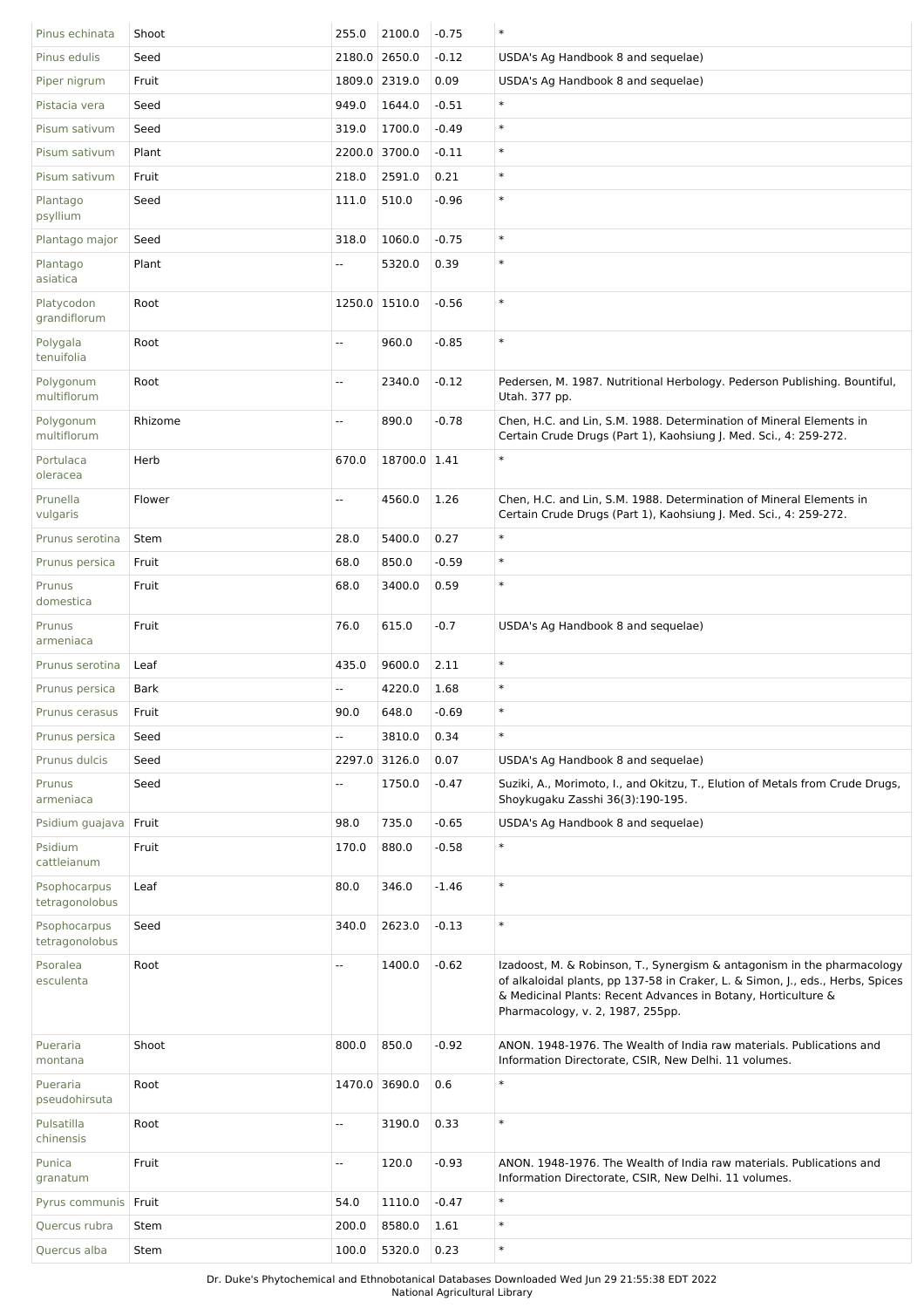| Quercus<br>velutina         | Stem        | 235.0         | 6820.0 | 0.87    | $\ast$                                                                                                                                   |
|-----------------------------|-------------|---------------|--------|---------|------------------------------------------------------------------------------------------------------------------------------------------|
| Quercus rubra               | Seed        | Ξ.            | 500.0  | $-0.97$ | $\ast$                                                                                                                                   |
| Quercus alba                | <b>Bark</b> | 37.0          | 160.0  | $-1.08$ | $\ast$                                                                                                                                   |
| Quercus stellata            | Stem        | 175.0         | 5880.0 | 0.47    | $\ast$                                                                                                                                   |
| Quercus phellos             | Stem        | 210.0         | 2940.0 | $-0.77$ | $\ast$                                                                                                                                   |
| Quisqualis<br>indica        | Fruit       | Ξ.            | 1040.0 | $-0.5$  | $\ast$                                                                                                                                   |
| Raphanus<br>sativus         | Seed        | Щ.            | 3960.0 | 0.4     | $\ast$                                                                                                                                   |
| Raphanus<br>sativus         | Root        | 85.0          | 3570.0 | 0.54    | $\ast$                                                                                                                                   |
| Rehmannia<br>glutinosa      | Root        | --            | 1190.0 | $-0.73$ | $\ast$                                                                                                                                   |
| Rheum<br>rhabarbarum        | Pt          | 90.0          | 1975.0 | $-1.0$  | $\ast$                                                                                                                                   |
| Rheum<br>palmatum           | Rhizome     | 1980.0 2560.0 |        | 0.94    | $\ast$                                                                                                                                   |
| Rhizophora<br>mangle        | Leaf        | Ξ.            | 8800.0 | 1.8     | $\ast$                                                                                                                                   |
| Rhodymenia<br>palmata       | Plant       | ۰.            | 5930.0 | 0.58    | $\ast$                                                                                                                                   |
| Rhus copallina              | Leaf        | 405.0         | 9600.0 | 2.11    | $\ast$                                                                                                                                   |
| Rhus glabra                 | Stem        | 147.0         | 4690.0 | $-0.03$ | $\ast$                                                                                                                                   |
| Rhus copallina              | Stem        | 375.0         | 4270.0 | $-0.21$ | $\ast$                                                                                                                                   |
| Ribes uva-crispa            | Fruit       | 86.0          | 938.0  | $-0.55$ | $\ast$                                                                                                                                   |
| Ribes rubrum                | Fruit       | 122.0         | 935.0  | $-0.55$ | $\ast$                                                                                                                                   |
| Ribes nigrum                | Fruit       | 220.0         | 1720.0 | $-0.19$ | $\ast$                                                                                                                                   |
| Rosa laevigata              | Fruit       | 4             | 2830.0 | 0.32    | $\ast$                                                                                                                                   |
| Rosa canina                 | Fruit       | 260.0         | 1390.0 | $-0.34$ | $\ast$                                                                                                                                   |
| Rosmarinus<br>officinalis   | Plant       | 2142.0        | 2483.0 | $-0.49$ | USDA's Ag Handbook 8 and sequelae)                                                                                                       |
| Rosmarinus<br>officinalis   | Leaf        | 910.0         | 2825.0 | $-0.5$  | USDA's Ag Handbook 8 and sequelae)                                                                                                       |
| Rubia cordifolia            | Root        | --            | 1870.0 | $-0.37$ | $\ast$                                                                                                                                   |
| Rubus chingii               | Fruit       | Ξ.            | 2740.0 | 0.28    | $\ast$                                                                                                                                   |
| Rubus idaeus                | Fruit       | 175.0         | 1400.0 | $-0.34$ | Revised USDA data received 1993.                                                                                                         |
| <b>Rubus</b><br>chamaemorus | Fruit       | 270.0         | 1875.0 | $-0.12$ | $\ast$                                                                                                                                   |
| Rubus idaeus                | Leaf        | 539.0         | 3190.0 | $-0.36$ | $\ast$                                                                                                                                   |
| Rumex crispus               | Root        | 822.0         | 3200.0 | 0.34    | $\ast$                                                                                                                                   |
| Rumex acetosa               | Leaf        | 460.0         | 4600.0 | 0.18    | $\ast$                                                                                                                                   |
| <b>Ruscus</b><br>aculeatus  | Root        | 707.0         | 2340.0 | $-0.12$ | $\ast$                                                                                                                                   |
| Salix alba                  | <b>Bark</b> | 941.0         | 5600.0 | 2.63    | $\ast$                                                                                                                                   |
| Salvia<br>miltiorrhiza      | Root        | Ξ.            | 3230.0 | 0.36    | Chen, H.C. and Lin, S.M. 1988. Determination of Mineral Elements in<br>Certain Crude Drugs (Part 1), Kaohsiung J. Med. Sci., 4: 259-272. |
| Salvia officinalis          | Leaf        | 444.0         | 2830.0 | $-0.5$  | $\ast$                                                                                                                                   |
| Sambucus nigra              | Fruit       | 265.0         | 1635.0 | $-0.23$ | $\ast$                                                                                                                                   |
| Santalum<br>acuminatum      | Fruit       | 400.0         | 1715.0 | $-0.19$ | $\ast$                                                                                                                                   |
| <b>Sassafras</b><br>albidum | Stem        | 77.0          | 4760.0 | $-0.0$  | $\ast$                                                                                                                                   |
| Sassafras<br>albidum        | Leaf        | 990.0         | 6800.0 | 1.03    | $\ast$                                                                                                                                   |
| Schisandra<br>chinensis     | Fruit       | 414.0         | 2760.0 | 0.29    | $\ast$                                                                                                                                   |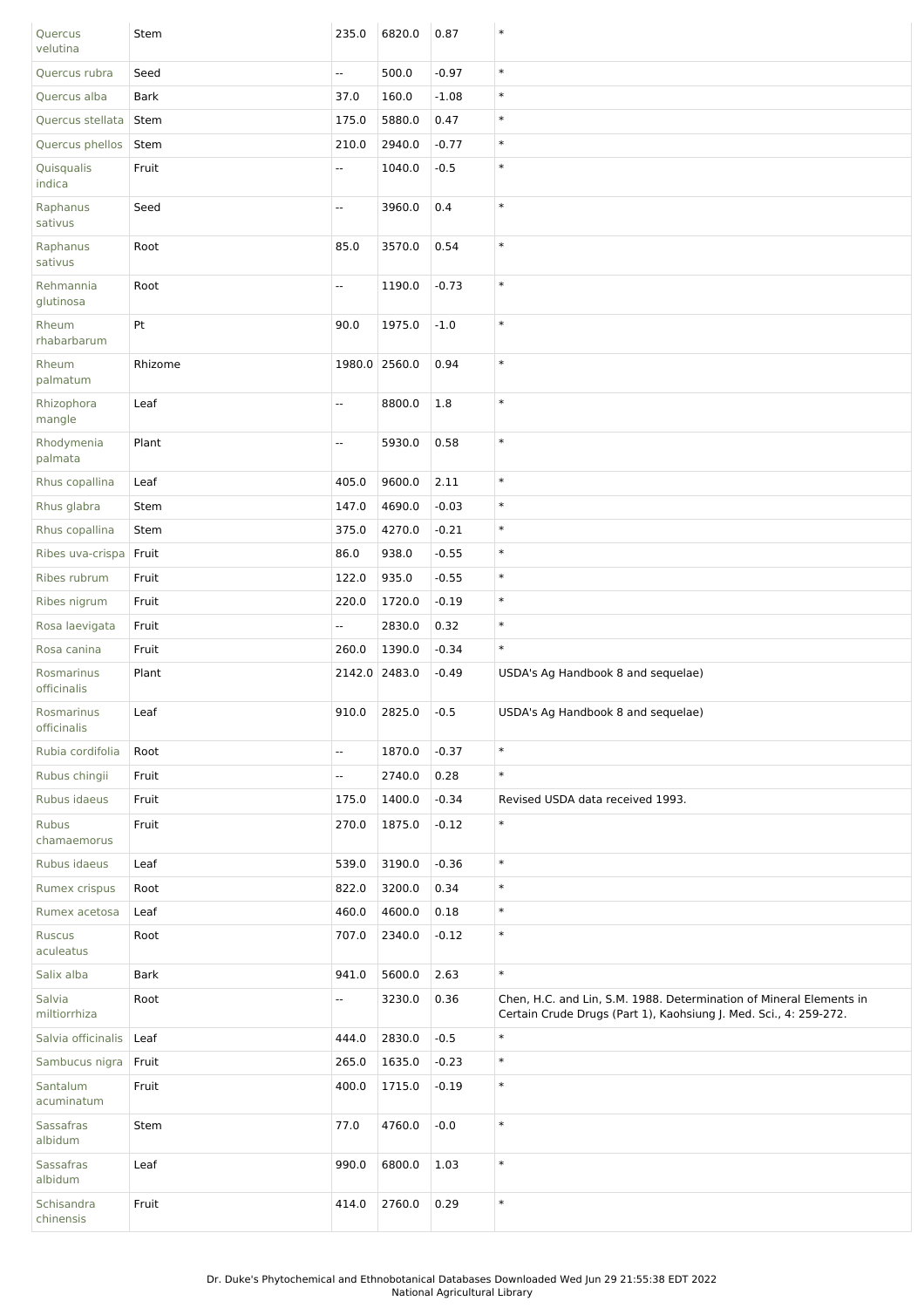| Schizonepeta<br>tenuifolia    | Plant   | Щ,     | 3390.0        | $-0.21$ | $\ast$                                                                                                                                                |
|-------------------------------|---------|--------|---------------|---------|-------------------------------------------------------------------------------------------------------------------------------------------------------|
| Scrophularia<br>buergeriana   | Root    | Щ,     | 2060.0        | $-0.27$ | $\ast$                                                                                                                                                |
| Scutellaria<br>lateriflora    | Plant   | 155.0  | 1130.0        | $-0.91$ | $\ast$                                                                                                                                                |
| Scutellaria<br>baicalensis    | Root    |        | 7170.0 7220.0 | 2.48    | $\ast$                                                                                                                                                |
| Secale cereale                | Seed    |        | 1185.0 1740.0 | $-0.48$ | USDA's Ag Handbook 8 and sequelae)                                                                                                                    |
| Sechium edule                 | Fruit   | 140.0  | 2000.0        | $-0.06$ | $\ast$                                                                                                                                                |
| Sechium edule                 | Leaf    | 670.0  | 3785.0        | $-0.13$ | $\ast$                                                                                                                                                |
| Senna<br>occidentalis         | Seed    | Ξ.     | 2880.0        | $-0.03$ | $\ast$                                                                                                                                                |
| Senna<br>alexandrina          | Leaf    |        | 1577.0 7770.0 | 1.41    | $\ast$                                                                                                                                                |
| Senna<br>obtusifolia          | Seed    |        | 2820.0 3220.0 | 0.11    | $\ast$                                                                                                                                                |
| Serenoa repens                | Fruit   | 510.0  | 3930.0        | 0.83    | Pedersen, M. 1987. Nutritional Herbology. Pederson Publishing. Bountiful,<br>Utah. 377 pp.                                                            |
| Sesamum<br>indicum            | Seed    |        | 3052.0 4082.0 | 0.45    | USDA's Ag Handbook 8 and sequelae)                                                                                                                    |
| Siegesbeckia<br>orientalis    | Plant   | Ξ.     | 2660.0        | $-0.44$ | $\ast$                                                                                                                                                |
| Silybum<br>marianum           | Plant   | Ξ.     | 4030.0        | $-0.01$ | Pedersen, M. 1987. Nutritional Herbology. Pederson Publishing. Bountiful,<br>Utah. 377 pp.                                                            |
| Silybum<br>marianum           | Leaf    | 887.0  | 4030.0        | $-0.04$ | $\ast$                                                                                                                                                |
| Simmondsia<br>chinensis       | Seed    | Ξ.     | 1410.0        | $-0.61$ | $\ast$                                                                                                                                                |
| Sinapis alba                  | Seed    | 2863.0 | 3282.0        | 0.13    | $\ast$                                                                                                                                                |
| Sinomenium<br>acutum          | Rhizome | Ξ.     | 360.0         | $-1.32$ | $\ast$                                                                                                                                                |
| <b>Smilax</b><br>officinalis  | Root    | 351.0  | 1670.0        | $-0.47$ | $\ast$                                                                                                                                                |
| Smilax spp                    | Root    |        | 351.0 1670.0  | $-0.47$ | $\ast$                                                                                                                                                |
| Solanum<br>tuberosum          | Tuber   | 190.0  | 4250.0        | 2.17    | $\ast$                                                                                                                                                |
| Solanum<br>melongena          | Fruit   | 85.0   | 1563.0        | $-0.26$ | $\ast$                                                                                                                                                |
| Sophora<br>subprostrata       | Root    | --     | 1880.0        | $-0.36$ | $\ast$                                                                                                                                                |
| Sophora<br>angustifolia       | Root    |        | 2140.0 3720.0 | 0.62    | $\ast$                                                                                                                                                |
| Sorbus<br>aucubaria           | Fruit   | 190.0  | 1190.0        | $-0.44$ | $\ast$                                                                                                                                                |
| Spinacia<br>oleracea          | Plant   | 420.0  | 11000.0 2.15  |         | $\ast$                                                                                                                                                |
| Spirulina spp.                | Plant   | Ξ.     | 2550.0        | $-0.47$ | $\ast$                                                                                                                                                |
| Spirulina<br>pratensis        | Plant   | 4      | 2550.0        | $-0.47$ | Pedersen, M. 1987. Nutritional Herbology. Pederson Publishing. Bountiful,<br>Utah. 377 pp.                                                            |
| Spondias dulcis               | Fruit   | 48.0   | 240.0         | $-0.88$ | $\ast$                                                                                                                                                |
| Spondias<br>tuberosa          | Fruit   | Ξ.     | 90.0          | $-0.94$ | $\ast$                                                                                                                                                |
| Spondias dulcis               | Seed    | Ξ.     | 1200.0        | $-0.69$ | $\ast$                                                                                                                                                |
| <b>Stachys</b><br>officinalis | Plant   | 185.0  | 1100.0        | $-0.92$ | $\ast$                                                                                                                                                |
| Stellaria media               | Plant   | 439.0  | 5290.0        | 0.38    | $\ast$                                                                                                                                                |
| <b>Stevia</b><br>rebaudiana   | Plant   | н,     | 2890.0        | $-0.37$ | Kinghorn, A. D. (Ed.) 2002. Medicinal and Aromatic Plants - Industrial<br>Profiles. Stevia. The genus Stevia. Taylor & Francis. New York, NY. 211 pp. |
| <b>Stevia</b><br>rebaudiana   | Leaf    | Ξ.     | 3490.0        | $-0.25$ | Pedersen, M. 1987. Nutritional Herbology. Pederson Publishing. Bountiful,<br>Utah. 377 pp.                                                            |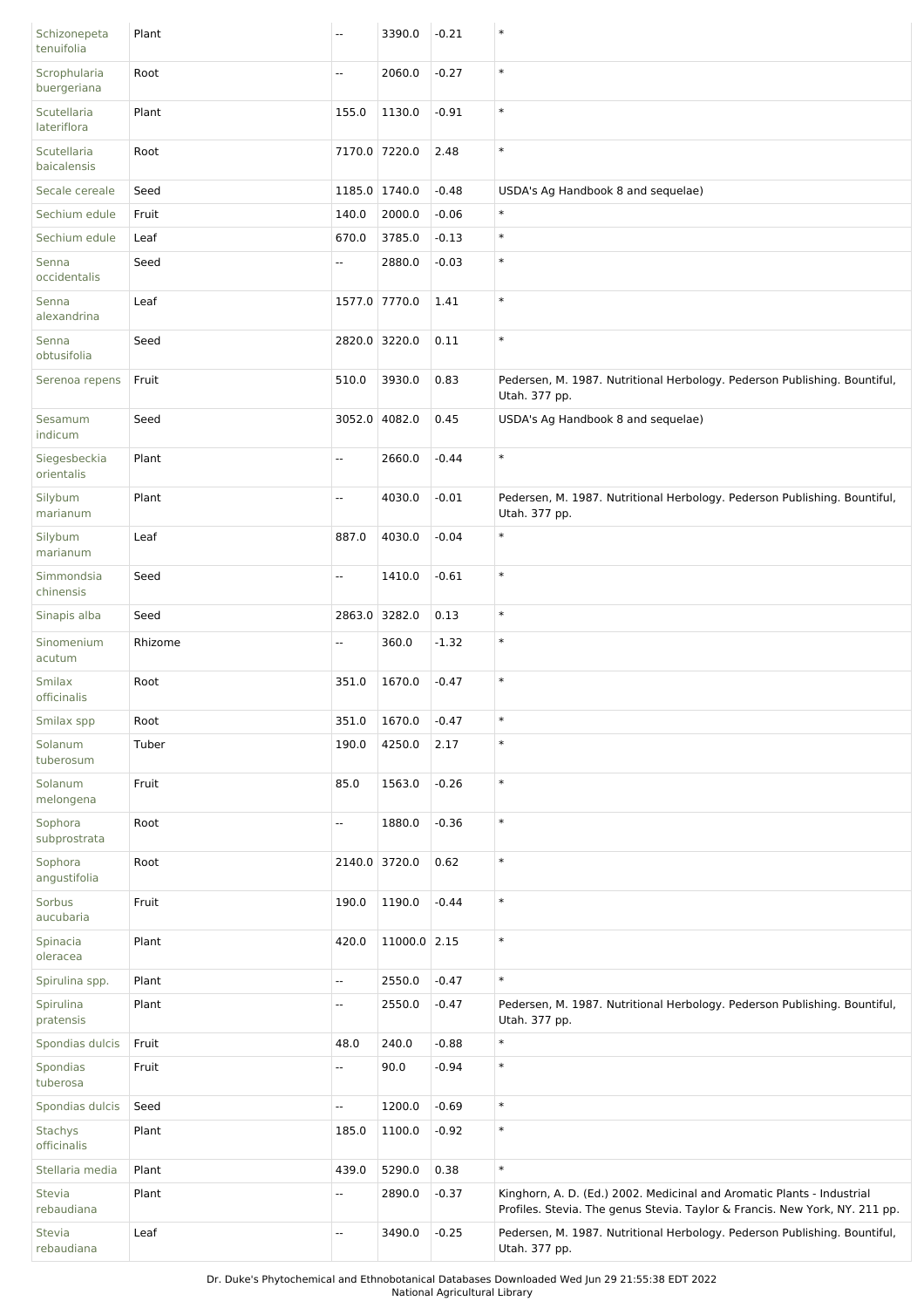| Symphoricarpos<br>orbiculatus    | Stem        | 380.0  | 8800.0        | 1.7     | $\ast$                                                                                                                        |
|----------------------------------|-------------|--------|---------------|---------|-------------------------------------------------------------------------------------------------------------------------------|
| Symphytum<br>officinale          | Root        | Щ,     | 1700.0        | $-0.46$ | Pedersen, M. 1987. Nutritional Herbology. Pederson Publishing. Bountiful,<br>Utah. 377 pp.                                    |
| Symphytum<br>officinale          | Leaf        | 77.0   | 700.0         | $-1.32$ | $\ast$                                                                                                                        |
| Syzygium<br>aromaticum           | Fruit       |        | 2640.0 3020.0 | 0.41    | $\ast$                                                                                                                        |
| Syzygium<br>jambos               | Fruit       | 40.0   | 260.0         | $-0.87$ | Morton, J.F., Major Medicinal Plants. 1977. Atlas of Medicinal Plants of<br>Middle America. Bahamas to Yucatan. 1981.         |
| Syzygium<br>aromaticum           | Flower      |        | 2640.0 3020.0 | 0.15    | $\ast$                                                                                                                        |
| Syzygium<br>cumini               | Fruit       | 350.0  | 2145.0        | 0.01    | Morton, J.F., Major Medicinal Plants. 1977. Atlas of Medicinal Plants of<br>Middle America. Bahamas to Yucatan. 1981.         |
| Tabebuia<br>heptaphylla          | <b>Bark</b> | 145.0  | 810.0         | $-0.64$ | $\ast$                                                                                                                        |
| Tamarindus<br>indica             | Fruit       | 920.0  | 1341.0        | $-0.37$ | USDA's Ag Handbook 8 and sequelae)                                                                                            |
| Tamarindus<br>indica             | Leaf        | Щ,     | 710.0         | $-1.32$ | ANON. 1948-1976. The Wealth of India raw materials. Publications and<br>Information Directorate, CSIR, New Delhi. 11 volumes. |
| Tanacetum<br>parthenium          | Plant       | Ξ.     | 2400.0        | $-0.52$ | Pedersen, M. 1987. Nutritional Herbology. Pederson Publishing. Bountiful,<br>Utah. 377 pp.                                    |
| Taraxacum<br>officinale          | Leaf        | 360.0  | 2500.0        | $-0.63$ | $\ast$                                                                                                                        |
| Taraxacum<br>mongolicum          | Plant       | Ξ.     | 4050.0        | $-0.01$ | $\ast$                                                                                                                        |
| Taraxacum<br>officinale          | Root        | 225.0  | 1570.0        | $-0.53$ | $\ast$                                                                                                                        |
| Tephrosia<br>purpurea            | Leaf        | Ξ.     | 10300.0 2.38  |         | $\ast$                                                                                                                        |
| Tetragonia<br>tetragonioides     | Leaf        | 390.0  | 6500.0        | 0.92    | $\ast$                                                                                                                        |
| Tetrapanax<br>papyrifera         | Pith        | Ξ.     | 2120.0        | 1.0     | $\ast$                                                                                                                        |
| Thymus vulgaris   Plant          |             |        | 1630.0 2992.0 | $-0.33$ | USDA's Ag Handbook 8 and sequelae)                                                                                            |
| Thymus vulgaris                  | Leaf        | 733.0  | 4360.0        | 0.09    | $\ast$                                                                                                                        |
| Tragopogon<br>porrifolius        | Root        | 140.0  | 1000.0        | $-0.83$ | $\ast$                                                                                                                        |
| Trichosanthes<br>anguina         | Fruit       | 530.0  | 9815.0        | 3.56    | $\ast$                                                                                                                        |
| Trifolium<br>pratense            | Flower      | 628.0  | 3490.0        | 0.49    | $\ast$                                                                                                                        |
| Trifolium<br>pratense            | Hay         |        | 2400.0 8100.0 | 1.0     | $\ast$                                                                                                                        |
| Trigonella<br>foenum-<br>graecum | Seed        | 157.0  | 1210.0        | $-0.69$ | $\ast$                                                                                                                        |
| Triticum<br>aestivum             | Plant       | 300.0  | 7000.0        | 0.91    | $\ast$                                                                                                                        |
| Triticum<br>aestivum             | Seed        | 530.0  | 3500.0        | 0.22    | $\ast$                                                                                                                        |
| Turnera diffusa                  | Leaf        | 428.0  | 2040.0        | $-0.81$ | $\ast$                                                                                                                        |
| Tussilago<br>farfara             | Flower      | Ξ.     | 1080.0        | $-1.25$ | $\ast$                                                                                                                        |
| Ulmus rubra                      | Bark        | 95.0   | 580.0         | $-0.8$  | $\ast$                                                                                                                        |
| Urtica dioica                    | Fruit Juice | 4      | --            |         | Jim Duke's personal files.                                                                                                    |
| Urtica dioica                    | Leaf        | 1720.0 | 8600.0        | 1.73    | $\ast$                                                                                                                        |
| Vaccinium vitis-<br>idaea        | Fruit       | 80.0   | 600.0         | $-0.71$ | $\ast$                                                                                                                        |
| Vaccinium<br>corymbosum          | Fruit       | 48.0   | 332.0         | $-0.83$ | $\ast$                                                                                                                        |